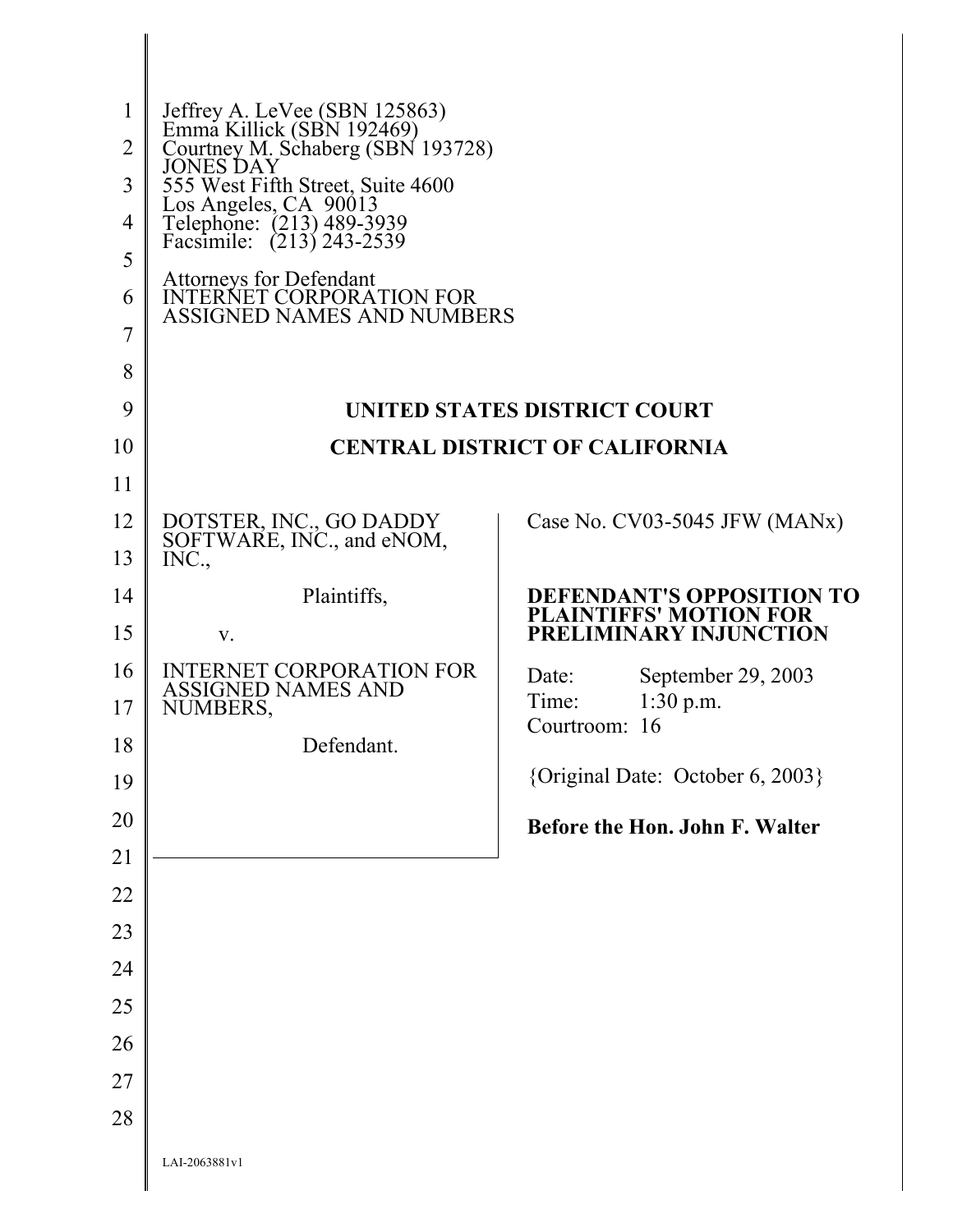#### 1 2 3 4 5 6 7 8 9 10 11 12 13 **INTRODUCTION**  Despite plaintiffs' strenuous effort to persuade this Court to the contrary, what is before the Court is a very simple contract dispute. Plaintiffs argue that Defendant Internet Corporation for Assigned Names and Numbers ("ICANN") has breached the Registrar Accreditation Agreements ("RAA") that ICANN has entered into with each of the plaintiffs by proposing to amend ICANN's contract with a third party. A plain reading of the RAA, however, shows nothing that would prevent or restrict ICANN from entering into new or amended agreements with any other party. What plaintiffs really seek here is a significant *reformation* of the RAA to provide them with a veto over any action by ICANN that, in their view, adversely affects their commercial interests. The RAA provides absolutely no basis for any such relief and it would be completely contrary to ICANN's public interest mission.

14 15 16 17 18 19 20 21 22 23 The RAA is a fairly simple document, setting forth in separate sections the obligations of both parties. Plaintiffs' primary argument is that ICANN cannot take any action that affects plaintiffs' commercial interests without following the "Consensus Policy" requirements of the RAA. But the "Consensus Policy" provisions of the RAA clearly apply only to those instances in which ICANN seeks to impose new *obligations* on registrars. What plaintiffs are arguing is that the RAA "Consensus Policy" provisions should be interpreted to impose obligations on ICANN generally, whenever ICANN takes actions that might have some impact on registrars, or even more broadly on domain name policy generally. This is *not* what the RAA says.

24 25 26 27 28 The only place in which any "Consensus Policy" obligations are set forth in the RAA is subsection 4.1, which speaks to the circumstances in which ICANN may impose additional obligations *on registrars* (such as the three plaintiffs). It is revealing that plaintiffs never discuss that subsection of the RAA, seeking instead to focus on subsection 4.2, which does nothing more than delineate an illustrative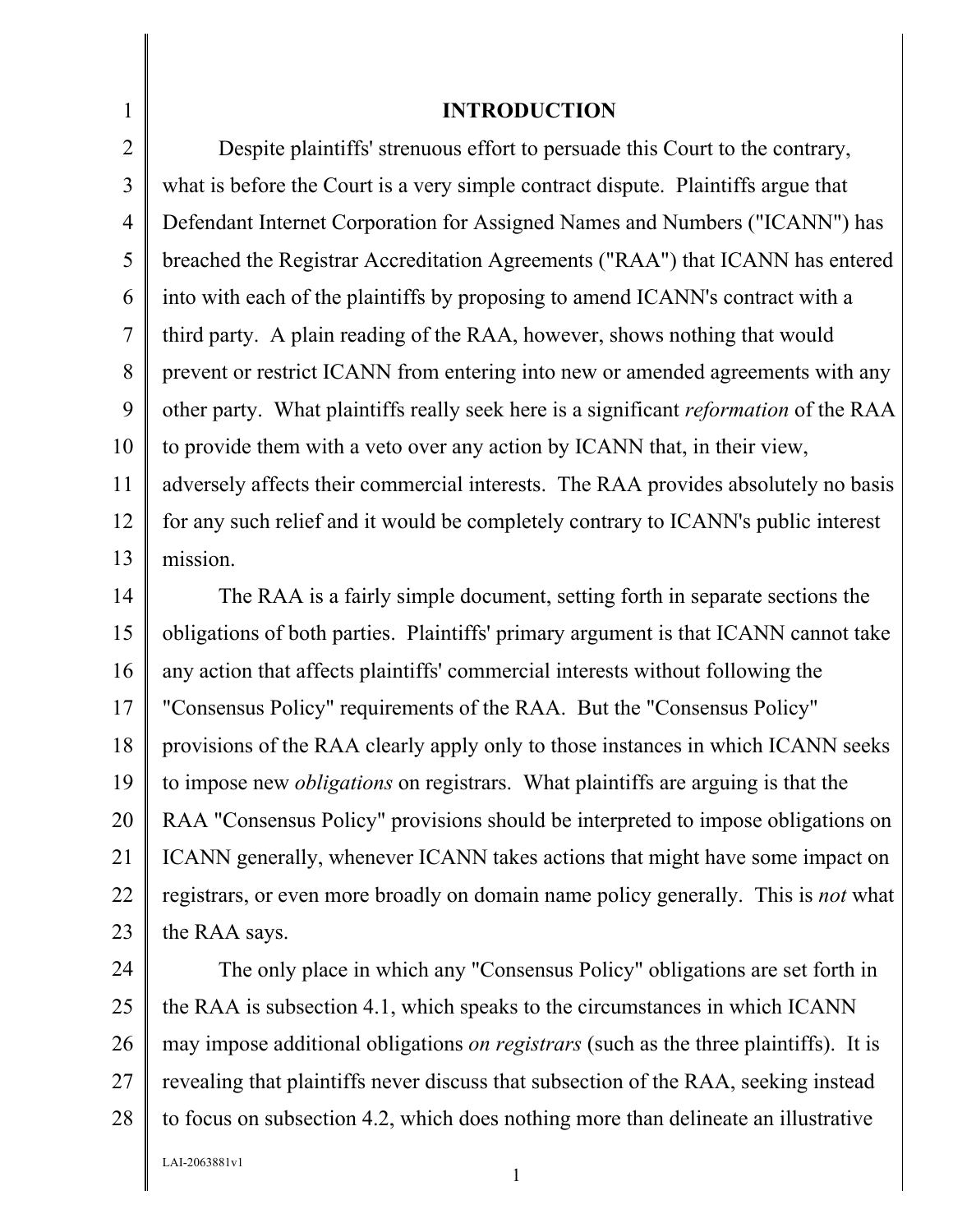1 2 3 4 5 6 7 8 9 10 11 list of topics that could be the subject of new registrar obligations, and subsection 4.3, which sets forth the procedures that must be followed in those circumstances where a Consensus Policy is to be established. Plaintiffs argue that these subsidiary subsections 4.2 and 4.3 somehow "obligate Defendant to ensure that any new policies or specifications identified in the Agreements and *imposed on Registrars* are approved by a consensus of Internet stakeholders" (Motion at 5:13- 15), notwithstanding the plain language to the contrary in subsection 4.1. While that is not accurate -- those subsections merely define the obligation expressed in subsection 4.1 -- plaintiffs have, perhaps inadvertently, with this articulation exposed the basic flaw in their argument: the ICANN action challenged here does not impose any obligation on registrars.

12 13 14 15 16 17 18 19 20 21 It is important to understand what plaintiffs are really complaining about. Some registrars, including plaintiffs, have created products that they sell to consumers. Those products are not the result of any ICANN process or consensus; they represent market decisions made by these economic actors without any ICANN input, involvement or oversight. The development of these products was not governed by the RAA; they required no approval by ICANN or anyone else; they were, in fact, created wholly outside the ICANN process. This fact alone illustrates why plaintiffs' argument overreaches: plaintiffs' own actions, which clearly had "an impact on registrars" (and, indeed, involved a new product offered by some registrars), were certainly not the result of any consensus process.

22 23 24 25 26 27 28 Now, VeriSign has sought to create a product that will compete with those offered by plaintiffs. Plaintiffs obviously fear that this new product may be preferred by consumers once that option is available to them. But VeriSign, unlike plaintiffs, was not able to simply create and offer this product without any ICANN involvement, because VeriSign is a registry, not a registrar, and in that role it operates not under the RAA but a different agreement. VeriSign's registry agreement with ICANN requires ICANN approval for any new registry product that

LAI-2063881v1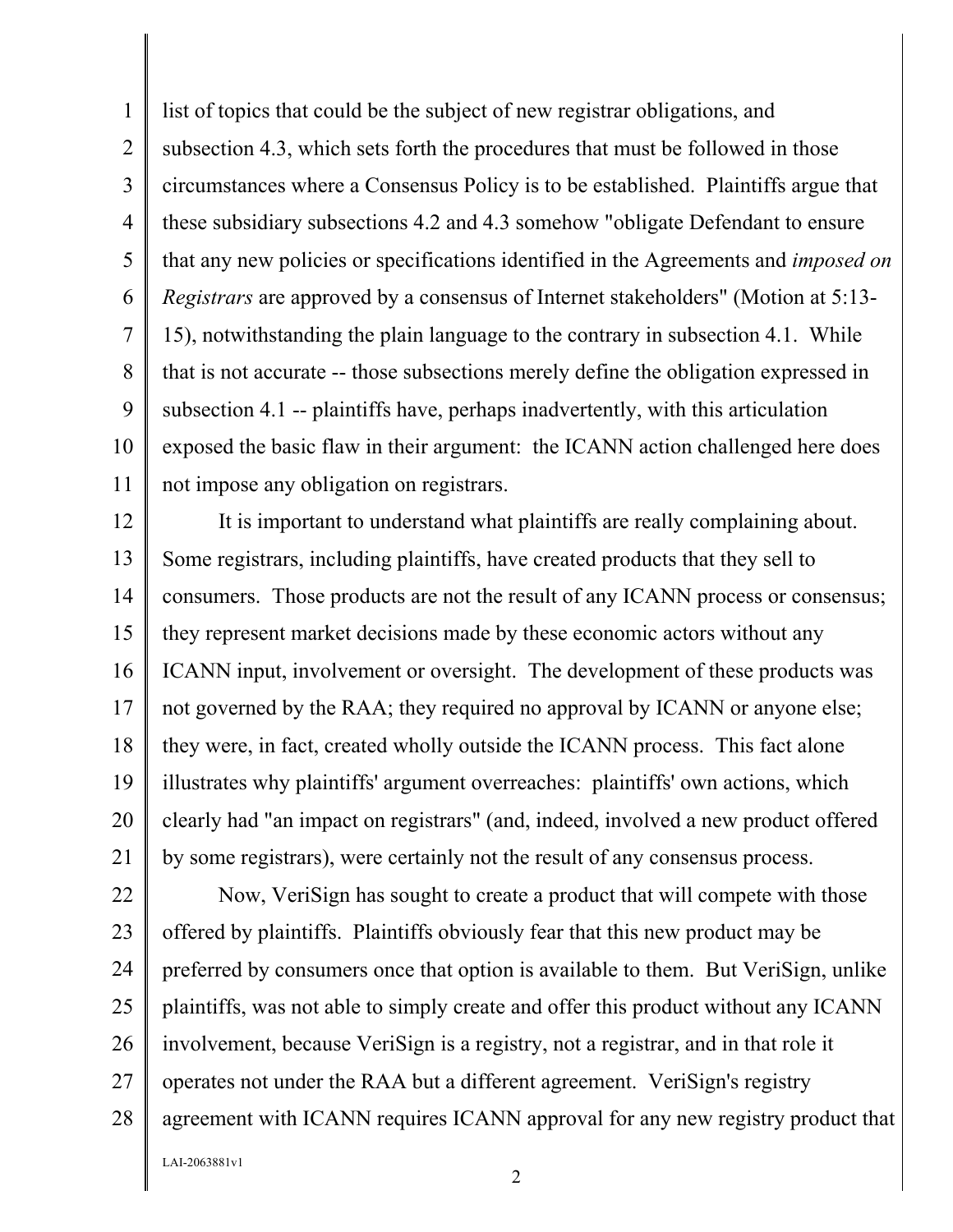1 2 3 4 5 6 7 8 will be offered for sale, a provision that is intended to prevent evasion of the price ceiling set in the registry agreement so as to *prevent* monopoly pricing by the registry, for which some customers have no practical substitute.<sup>1</sup> Plaintiffs are attempting here to take commercial advantage of this wholly independent agreement and its requirement that ICANN approve this new registry product so as to prevent the introduction of new competition -- competition they fear will reduce the revenues that they have been able to generate from their products that did *not* require ICANN approval.

9 10 11 12 13 14 15 16 17 18 19 Plaintiffs seek to wrap this rather unattractive position -- that this Court should prevent VeriSign from offering consumers an additional and potentially more attractive option to the products plaintiffs offer -- in a bunch of public policy/competition/contract mumbo-jumbo, because it is difficult to explain otherwise why plaintiffs should be protected from this new competition and why consumers should be deprived of this new (and less costly and more manageable) option. In doing so, plaintiffs ignore the plain language of the RAA and seek to invent obligations that do not exist. To be very clear on what is happening here: this is an attempt to use this Court to *exclude* new competition on the basis of imaginary contractual obligations that are flatly inconsistent with the actual language of the RAA. This effort should be summarily rejected.

20 21 22 23 24 25 The fact, as opposed to the fiction, is that ICANN, in its ongoing effort to promote consensus and broad participation wherever possible, voluntarily sought community input on the pros and cons of the proposal by VeriSign to modify its registry agreement. This was not required by any agreement, including the RAA, but was thought to be a desirable approach to what was anticipated would be a controversial subject. Plaintiffs argue that by seeking public input ICANN invoked

<sup>27</sup>  28  $\frac{1}{1}$  $<sup>1</sup>$  In addition to ICANN approval, any material change in the VeriSign</sup> registry agreement also requires approval by the U.S. Department of Commerce. (*See* declaration of Daniel E. Halloran ("Halloran Decl."), ¶ 18.)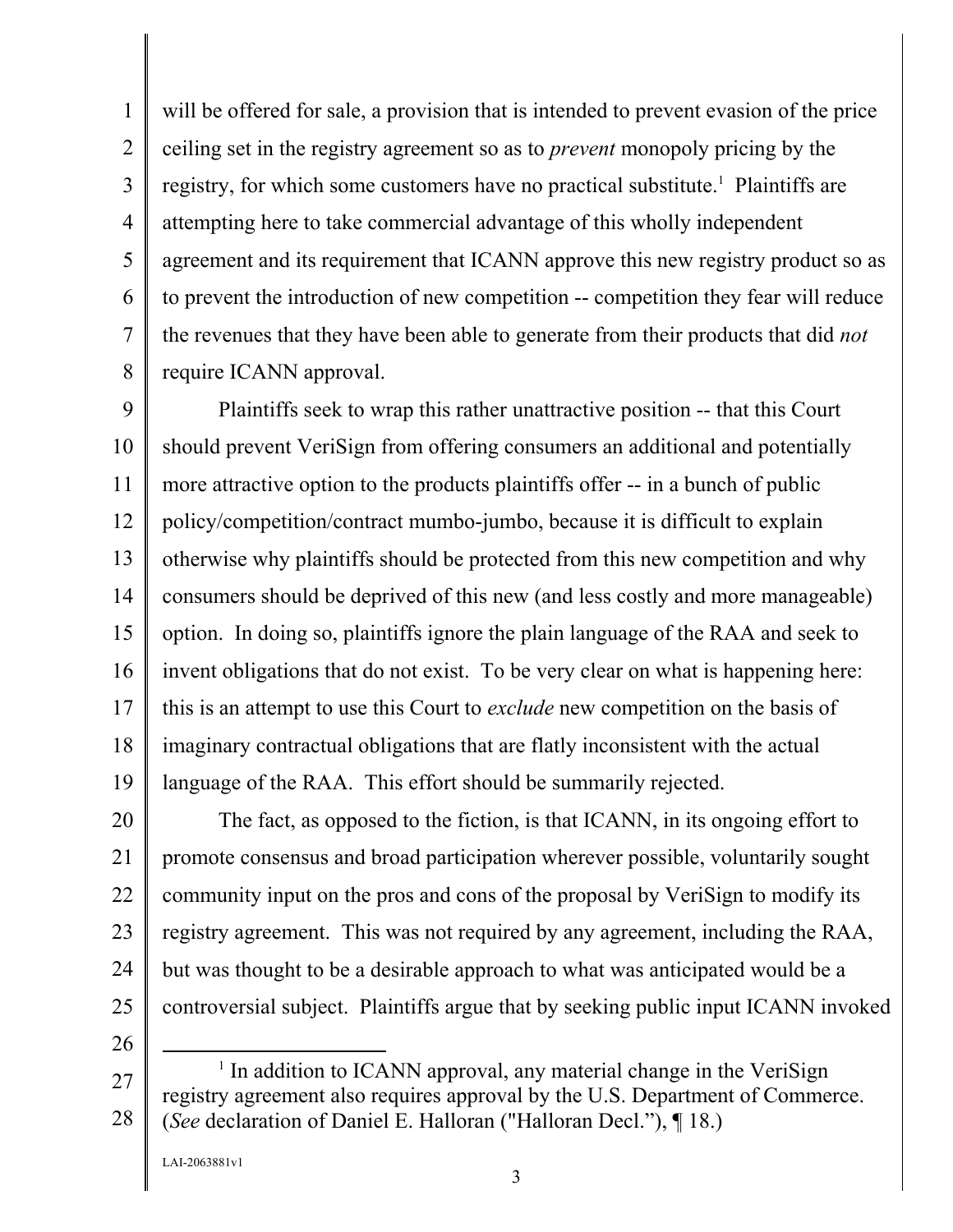1 2 3 4 5 the "Consensus Policy" requirement of the RAA, but in fact it was a voluntary initiative by ICANN, as was obvious from all the contemporaneous discussion. There were a wide range of views expressed by various parts of the ICANN community, including registrars such as the plaintiffs, $2$  and in the end, ICANN's Board took those views into consideration and came to a decision.

6

7

8

9

Plaintiffs now propose to redefine the RAA so that ICANN is required to develop a "Consensus Policy" anytime there are "new principles established for the allocation of domain names." (Motion at 10:19-20). They argue, in a way that is flatly inconsistent with contemporaneous statements of ICANN during the process that it initiated, $3$  that ICANN agreed with this interpretation. But because the

11

10

12 13 14 15 2  $<sup>2</sup>$  It is perhaps instructive that the comments from registrars tracked fairly</sup> directly with whether the commenting registrar offered a product that would be threatened by the new product (the Wait Listing Service, or "WLS") proposed by VeriSign. Those registrars who offered wait-listing types of services opposed WLS; other registrars that did not offer wait-listing services supported WLS. (*See* Stahura Ex. 3, pp. 17-18.)

16 17 18 19 20 21 22 23 24 25 26 27 28 <sup>3</sup> Numerous documents posted on ICANN's website demonstrate without a doubt that neither ICANN nor the Names Council, which includes the Registrar Constituency (of which plaintiffs are a part), has ever taken the position that an amendment to VeriSign's Registry Agreement to allow the WLS requires a Consensus Policy under the terms of the RAA. (Halloran Decl., ¶ 35.) For example, ICANN's General Counsel recommended, in his first analysis of VeriSign's request for an amendment to its Registry Agreement, "that the Board *establish* the following procedure for obtaining public comment to illuminate its consideration of [the WLS]" -- because no such procedure existed at the time. (*Id.*. Ex. 3 (emphasis added).) Subsequently, the Transfers Task Force issued a Final Report, which was adopted by the Names Council (which includes the Registrar Constituency), that assumed that the Consensus Policy procedure of the RAA did not apply. (*Id.*, Ex. 4.) The General Counsel's second analysis of the WLS, which detailed the various steps ICANN was voluntarily taking to develop consensus on the WLS (if a consensus was possible), makes no reference to an RAA requirement. (*Id.*, Ex. 5.) The Board's final resolution approving the WLS, which sets forth a thorough discussion of why the Board reached its decision on the WLS makes no mention of a contractually required consensus policy process. (*Id.*, Ex. 6.) ICANN's Reconsideration Committee later, in response to a request for reconsideration by one of the plaintiffs that for the first time raised this issue,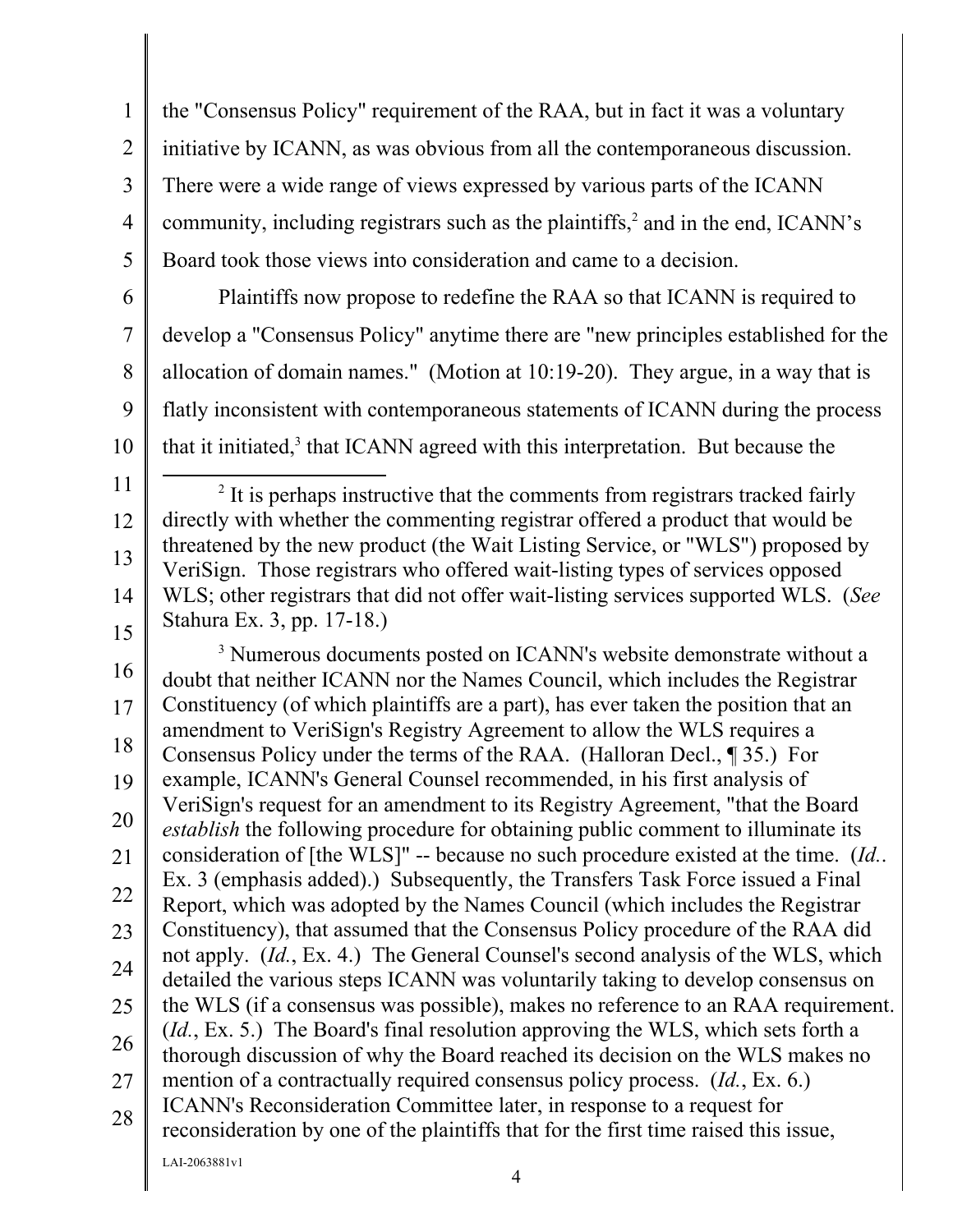1 2 3 4 5 6 7 record is clear that ICANN did *not* agree with this interpretation, plaintiffs' argument boils down to a contention that, because ICANN *voluntarily* sought public input, without a contractual obligation to do so, this creates a basis for reforming the RAA to require such an obligation. This is a remarkable and unsupportable notion of contract interpretation, and if adopted by the Court would have dramatic negative implications on the ability of ICANN to carry out its mission.

8 9 10 11 12 13 The structure and purpose of the "Consensus Policy" term in the RAA was not intended to protect ICANN-accredited registrars from competition but only from additional obligations *imposed by ICANN*. An amendment to VeriSign's registry agreement allowing it to offer the WLS would impose *no* obligations on plaintiffs or any other registrars but would simply present them with an additional competitive challenge.

14 15 16 17 In short, plaintiffs ask this Court to rewrite the RAA and to protect them from having to respond to this new competition. This is not consistent with the language of the RAA, nor with the public interest. The motion for preliminary injunction should be denied.

18 19 **ICANN** 

24

### **STATEMENT OF FACTS**

20 21 22 23 ICANN is a not-for-profit corporation that was organized under California law in 1998. Pursuant to a series of agreements with the United States Department of Commerce ("DOC"), ICANN is responsible for administering certain aspects of the Internet's domain name system. (Halloran Decl., ¶ 13.) Among its various

26 ICANN's Board subsequently adopted. (*Id.*, Exs. 7, 10.) Furthermore, plaintiffs

27 did not adopt this position when, in March 2001, ICANN sought public comment on a different set of modifications to VeriSign's registry agreements. See *id*., ¶ 37,

28 Exs. 11-13.

<sup>(</sup>continued…)

<sup>25</sup>  explicitly stated that the WLS was not a consensus policy issue, a decision that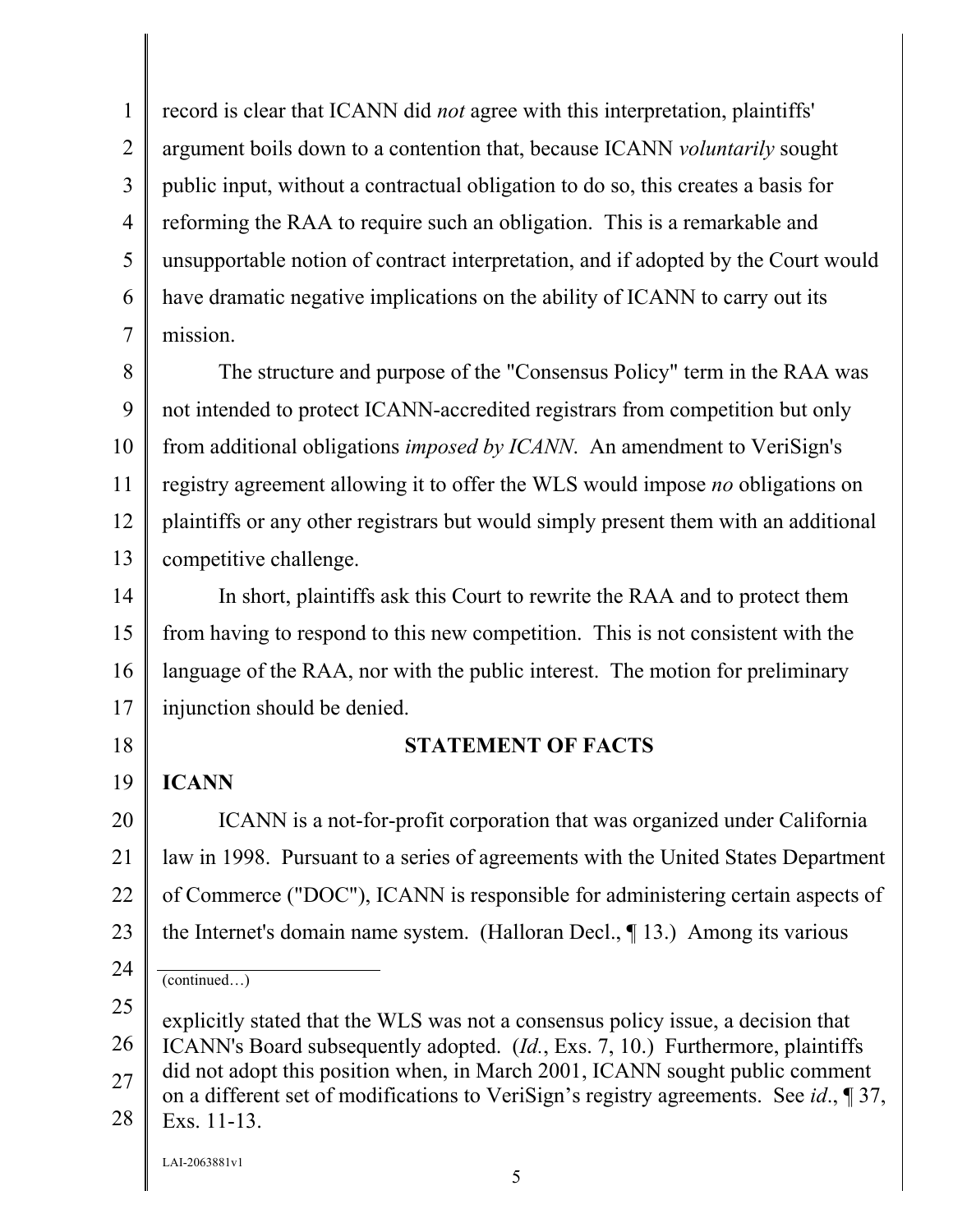1 2 3 4 5 6 7 8 activities, ICANN accredits companies known as "registrars" that make Internet "domain names," such as "cnn.com" or "pbs.org," available to consumers. (*Id*., ¶ 15.) Each registrar enters into an RAA with ICANN that permits it to sell the right to use domain names in a particular domain (such as ".com," ".net," ".biz" and so forth). (*Id.*) Registrars, in turn, contract with consumers and businesses that wish to register Internet domain names. (*Id*.) Typically, those contracts last one or two years, and at the end of that term, the consumer is given the option to renew the contract so as to retain that particular domain name.

9 10 11 12 13 14 15 16 Separately, ICANN also contracts with Internet "registries." Each "top level domain name" -- such as .com, .net, .biz and so forth -- is operated by a single registry that functions similar to a phone book, making sure that each name registered in that domain is unique. Registries offer a variety of services that, for example, permit consumers to check to see if a particular domain name has already been registered and when the name is set to expire. (*Id.*, ¶ 8.) A registry that wishes to offer new services for a fee must obtain ICANN's permission via an amendment to its registry agreement.

17

### **VeriSign's Wait Listing Service**

18 19 20 21 22 23 24 25 26 27 28 Beginning in late 2001, VeriSign proposed to offer the WLS, which would operate by permitting ICANN-accredited registrars, acting on behalf of customers, to place reservations for currently registered domain names in the .com and .net top-level domains. (*Id.* ¶ 16.) Only one reservation would be accepted for each registered domain name. Each reservation would be for a one-year period. Registrations for names would be accepted on a first-come/first-served basis, with the opportunity for renewal. (*Id*.) VeriSign would charge the registrar a fee, which would be no higher than \$24.00 for a one-year reservation and would be the same for all registrars. (*Id*.) The registrar's fee to the customer would be established by the registrar, not by VeriSign. In the event that a registered domain name is not renewed and is thus to be deleted from the registry, VeriSign would check to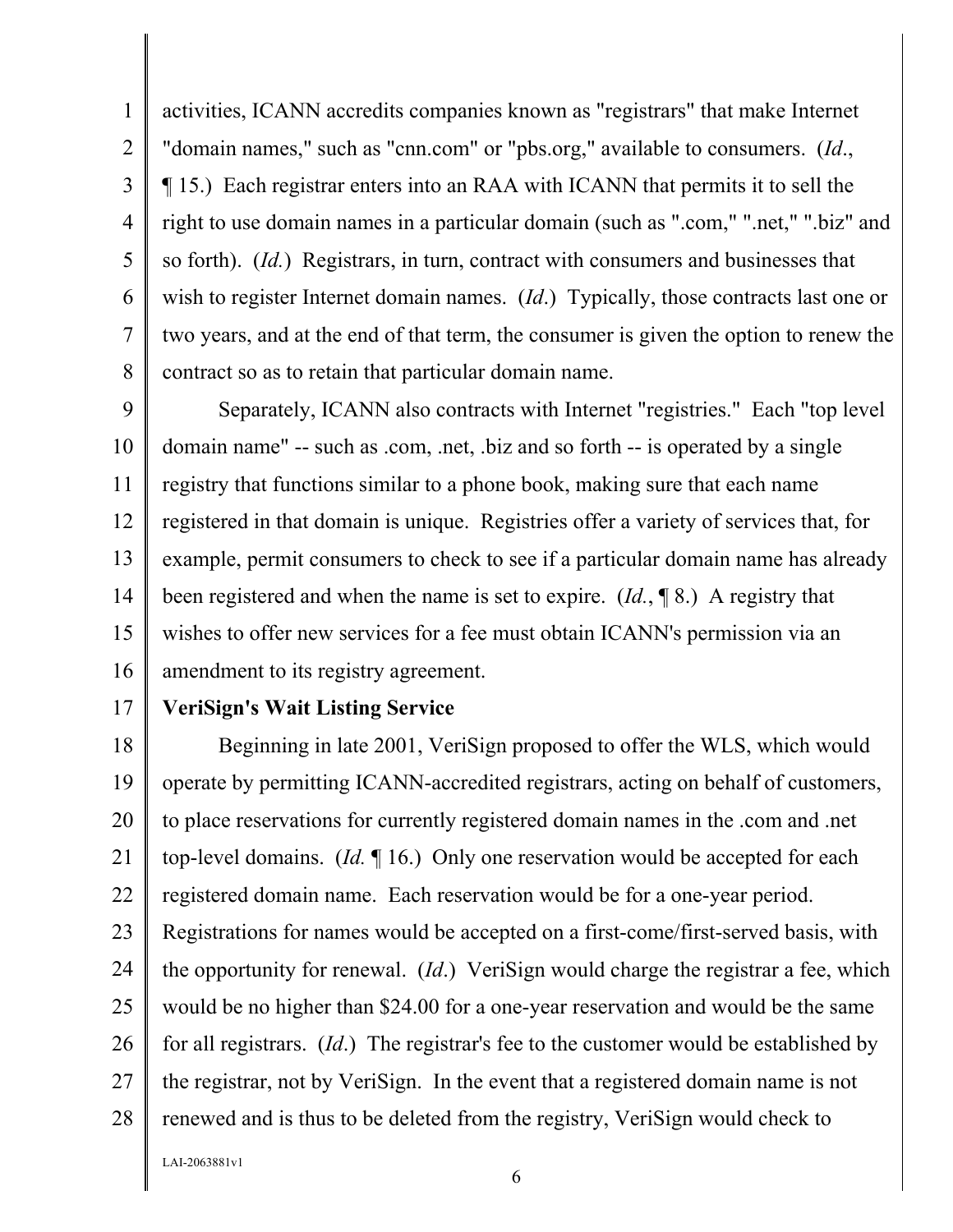1 2 3 4 5 6 7 determine whether a reservation for the name is in effect, and if so would automatically register the name to the customer. If there is no reservation, VeriSign would simply delete the name from the registry, so that the name is returned to the pool of names equally available for registration through all registrars, also on a first-come/first-served basis. (*Id*.) VeriSign proposed to implement the WLS for a twelve-month trial. At the end of the trial, ICANN and VeriSign would evaluate whether the WLS should be continued. (*Id*., ¶ 17.)

8 9 10 11 12 13 14 15 In order to provide this service and charge a fee, VeriSign is required by its registry agreement with ICANN to obtain ICANN's approval to modify that agreement, which requires a modification to the registry agreement for the offering of any new registry service for which a fee will be charged. (*Id.*, ¶18.) In addition, the Memorandum of Understanding between ICANN and the U.S. Department of Commerce, which requires ICANN to submit for DOC approval any material change to the .com and .net registry agreements between ICANN and VeriSign. (*Id*. at ¶ 18.)

16 17 18 19 20 21 22 23 24 25 26 27 Presently, several registrars, including the three plaintiffs, provide their own form of "wait list services." (*Id*., ¶ 24.) (As reflected in plaintiffs' declarations, some of these services commenced *after* VeriSign proposed the WLS.) Under these services, a consumer who wants to register a particular name that is already registered by someone else may sign up, and in many cases pay in advance, for the opportunity to try to obtain that name when, and if, it is deleted at some point in the future. (*Id*.) Upon receiving such a request from a consumer, the registrar would then watch for the particular name to be deleted and, if and when that happened, immediately attempt to register it. (*Id*.) However, none of these services can provide a customer with any certainty that a particular domain name will be registered to it (if and when the name is deleted from the registry) because there may be numerous registrars that have sold to different customers the chance to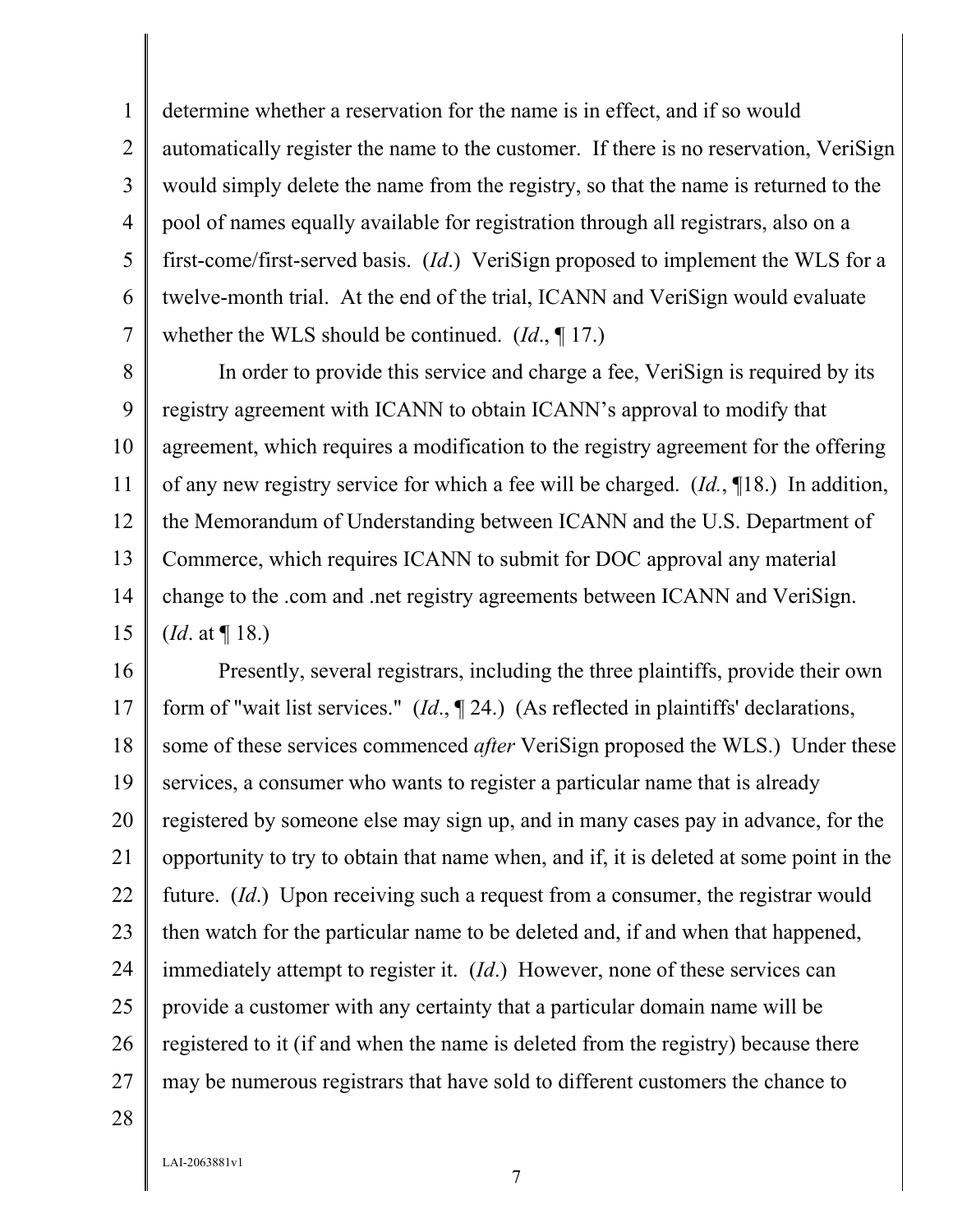obtain the right to use the very same deleted name, and only one of those registrars will be successful in registering that name for its customer.

3 4 5 6 7 8 9 10 In contrast to the various "wait list services" offered by Plaintiffs and other registrars, the WLS would permit a consumer to sign up with any participating registrar to be placed on the waiting list for a particular name if there was not already a WLS registration for that name, and such a registration would guarantee that consumer the right to register that particular name should it subsequently be deleted. (*Id*., ¶ 25.) This description illustrates why plaintiffs fear the introduction of this new product: the WLS will offer the certainty that none of the plaintiffs can offer today.

11 12 13 14 15 16 The WLS will not affect current domain name registrations. (*Id*. at ¶ 19.) An existing registrant will continue to be the registrant of its domain name for so long as it continues to renew the domain name in a timely fashion and to meet the requirements of its chosen registrar. (*Id*.) A WLS subscription matures into an actual domain name registration *only* when a domain name is finally deleted by the registry. (*Id*.)

17 18 19 20 21 22 23 24 Likewise, the WLS will not change the manner in which a deleted domain name is processed when there is no WLS subscription for the domain name. (*Id*. at ¶ 20.) If the domain name has not been redeemed or renewed, the deletion of the domain name is effectuated by the registry and the domain name ceases to exist in the registry database until and if registered again at some time in the future. (*Id*.) In the absence of a WLS subscription, the deleted domain name becomes available for creation and registration through any ICANN-accredited registrar on a firstcome/first-served basis, just as it was before WLS. (*Id*.)

25 26 27 28 All ICANN-accredited registrars will have an equal opportunity, at the same wholesale price, to participate in the WLS. (*Id*. at ¶ 22.) Registrars also have the option of not participating, since the WLS is an entirely optional service. (*Id*.) If they elect not to participate in the WLS, registrars may still register, delete, transfer

LAI-2063881v1

1

2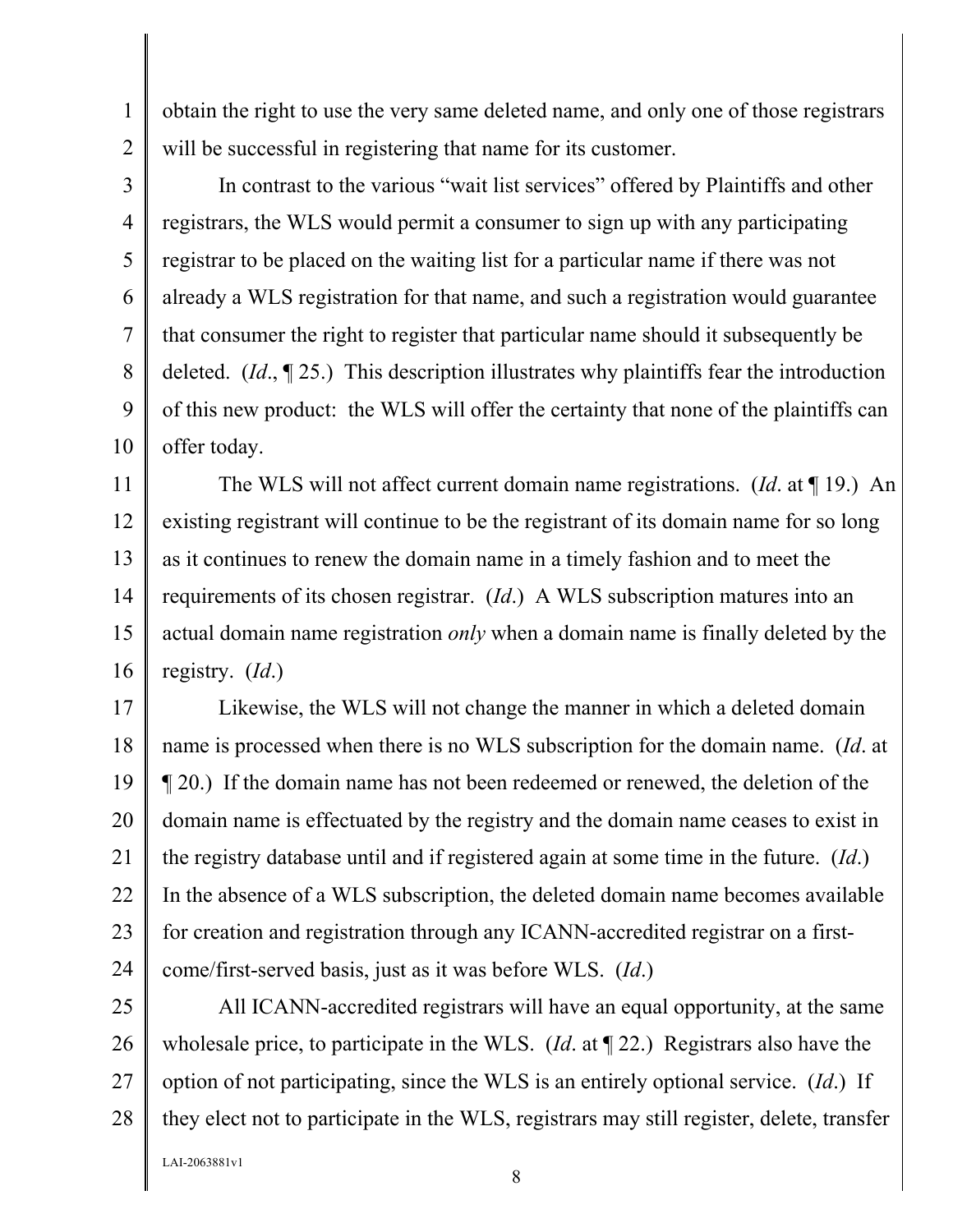3 or otherwise make registered domain names available in the secondary market (*e.g.*, auctions, person-to-person transactions, etc.). The WLS services at the registrar level might be differentiated through customer service, marketing, registrar valueadded services, or other creative actions, and through competitive retail pricing. (*Id*.)

6 7 8 9 10 11 12 13 14 15 16 As this explanation demonstrates, plaintiffs' argument (Motion at 12:20-25) that the creation of the WLS will be anticompetitive is flatly wrong: the only competitive effect that it will have is the introduction of a new product to the marketplace. Registrars can continue to vigorously compete with each other in the sale of domain name registrations, in the sale of WLS subscriptions, and (if they choose) in the sale of other deleted domain name services such as those currently offered by plaintiffs. Plaintiffs obviously fear that their existing deleted name services will not fare well in this new competition with WLS subscriptions, and that they will generate smaller profits in this more competitive environment. But this is hardly a concern that should trouble this Court, and certainly is not a basis for invoking or revising the provisions of the RAA.

17

1

2

4

5

### **Consensus Policies**

18 19 20 21 22 23 24 25 26 27 28 Under subsection 4.1 of the RAA (Halloran Decl. at  $\P$  15, Ex. 2), all ICANNaccredited registrars agree to comply with new or revised "policies" that apply to all registrars and are developed during the term of the agreement, provided they are established according to a consensus process described in subsection 4.3 and in the circumstances prescribed in subsection 4.1.2 (a.k.a. "Consensus Policies"). (*Id*. at ¶ 27.) Registrars thus contractually agree that, through this process, they may be compelled to take action in compliance with a duly-established Consensus Policy without an amendment to their RAAs. (*Id*.) In essence, subsection 4.1 permits ICANN to impose new policies on all of its registrars, if adopted as set forth in the RAA, without requiring each of its 170 or so registrars to sign new agreements. This is the *only* place in which "consensus policy" development is even discussed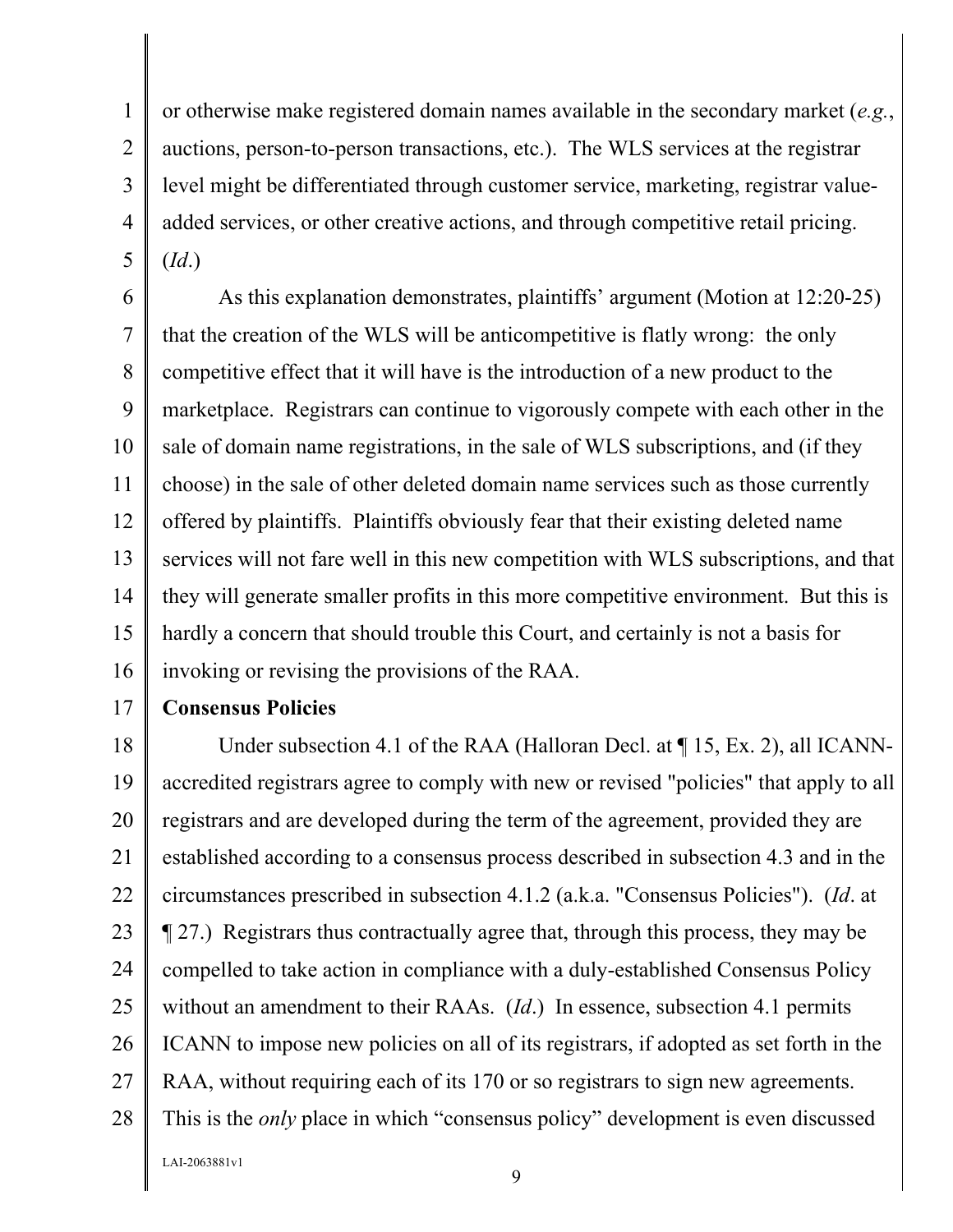1 2 3 4 5 in the RAA, and its *only* impact is to require ICANN to follow certain procedures when it seeks to impose *additional* obligations on registrars generally. This provision insures that registrars are not *obligated* to comply with any ICANN action or policy that was not developed pursuant to the RAA's specified procedures or is not a result of a negotiated amendment to the RAA.

### **Decision to Proceed with the WLS**

6

7 8 9 10 11 12 13 Contrary to the inference that plaintiffs seek to leave with the Court, ICANN has been clear from the beginning of the WLS process that it did not consider the issue of a possible amendment of the VeriSign registry contract to be subject to any consensus policy requirement. (*See* footnote 3, *supra*.) It did, however, believe that it was appropriate to seek public input as an aid to its decisional process, and therefore it invited input from various ICANN constituencies, including the Registrar Constituency of which plaintiffs are a part.

14 15 16 17 18 19 On March 10, 2002, ICANN's "Registrar Constituency" issued a position paper opposing the WLS and urging ICANN to withhold permission for its implementation. The registrars supporting the paper, to nobody's surprise, were those who already had their own version of a wait-list service in place, including the plaintiffs in this action. Several registrars that did not offer such wait-listing services dissented from the paper. (Halloran Decl. at  $\P$  40.)

20 21 22 23 24 25 26 On August 23, 2002, the ICANN Board determined that the WLS "promotes consumer choice" and that the "option of subscribing to a guaranteed 'wait list' service is a beneficial option for consumers." For these reasons, the Board approved a resolution (Resolution 02.100) authorizing (with certain conditions, imposed largely to address the stated concerns of registrars) ICANN's President and General Counsel to negotiate appropriate revisions to VeriSign's registry agreements to allow for the offering of the WLS. (*See id.* at ¶ 41, Ex. 15.)

27 28 On September 9, 2002, after the Board had approved the WLS, counsel for Dotster, Inc. ("Dotster") submitted a letter to ICANN and then filed a formal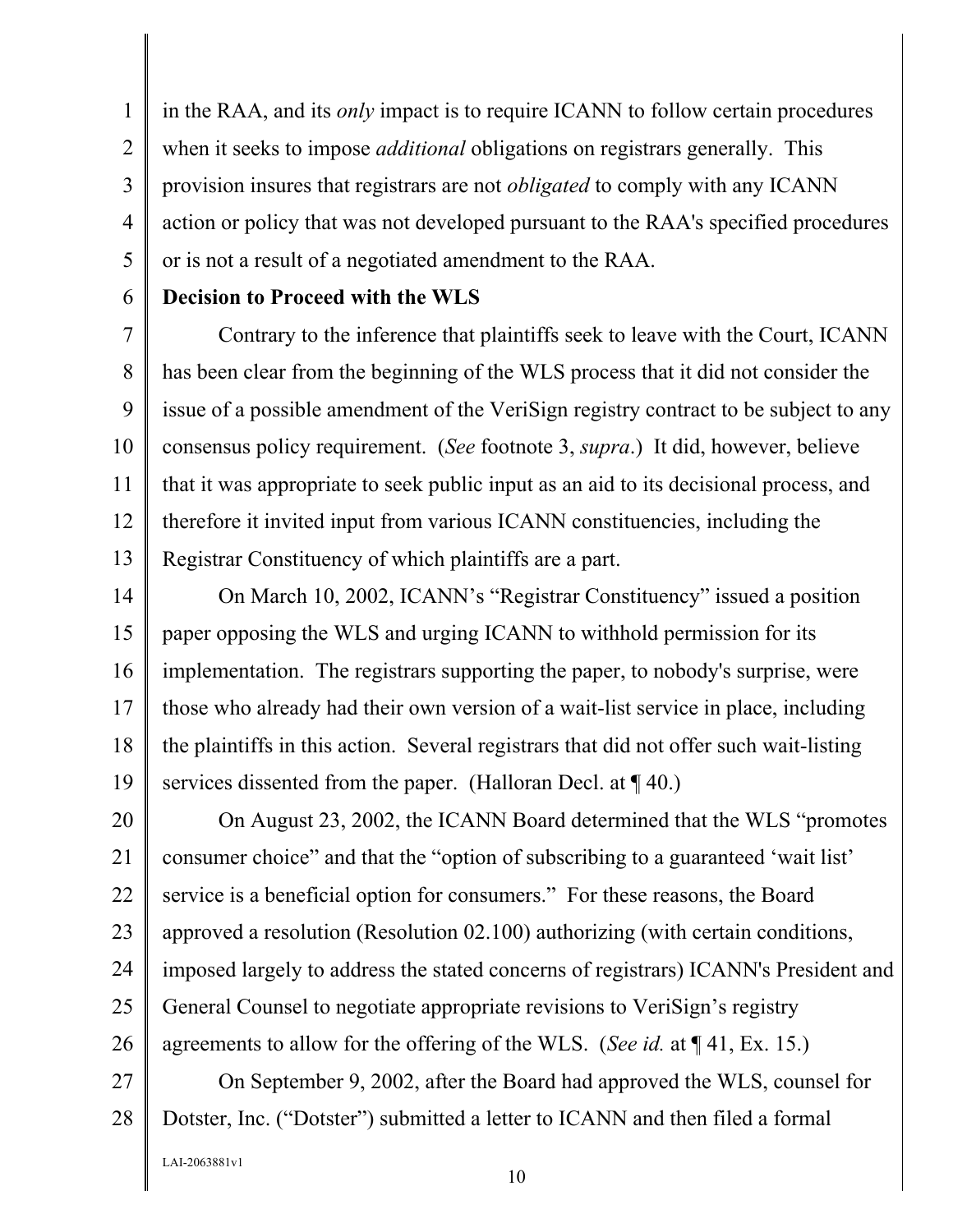1 2 3 4 5 request for reconsideration of the Board's decision regarding the WLS. As is its usual practice, ICANN posted a copy of Dotster's letter on its website. (*Id.* at ¶ 42, Ex. 16) On May 20, 2003, ICANN's Reconsideration Committee determined that Dotster's request lacked merit and recommended that the Board take no action on it. (*Id*.)

6 7 8 9 On July 16, 2003, plaintiffs initiated this litigation and filed a request for a temporary restraining order, which the Court denied via its order of July 18, 2003.<sup>4</sup> Plaintiffs took no further action in the case until they filed their motion for preliminary injunction.

10

### **ARGUMENT**

11 12 13 14 15 16 17 18 19 20 21 22 23 24 It is a "'fundamental principle that an injunction is an equitable remedy that does not issue as of course.'" *Miller For And On Behalf Of N.L.R.B. v. Cal. Pac. Med. Ctr.*, 991 F.2d 536, 539 (9th Cir. 1993) (quoting *Amoco Prod. Co. v. Village of Gambell*, 480 U.S. 531, 542 (1987)). To obtain a preliminary injunction, the moving party must establish: 1) a strong likelihood of success on the merits; 2) that the balance of irreparable harm favors the moving party; and 3) that the public interest favors the issuance of an injunction. *Regents of the Univ. of Cal. v. Am. Broad. Co., Inc.*, 747 F.2d 511, 515 (9th Cir. 1984). Where the public interest may be affected, the Court must examine each of these three elements in turn. *Sammartano v. First Jud. Dist. Ct.*, 303 F.3d 959, 965 (9th Cir. 2002); *see also*   $\overline{4}$ <sup>4</sup> ICANN noted in its opposition to the motion for temporary restraining order that it had not yet reached a definitive agreement with VeriSign and that the Department of Commerce had not, therefore, approved the amendment to VeriSign's registry agreement. This status remains true today, as Mr. Halloran explains in his declaration, although ICANN remains hopeful that these matters will be resolved by October 27, 2003, which is the date by which VeriSign hopes to

25 26 27 28 begin the WLS service. If not, VeriSign will not be able to offer that service at that time, consistent with its registry agreement with ICANN. Plaintiffs' suggestions that ICANN has somehow "manufactured" evidence for the purposes of this litigation are obviously false and unwarranted, and ICANN will not indulge them further. *See* Halloran Decl. at ¶ 44.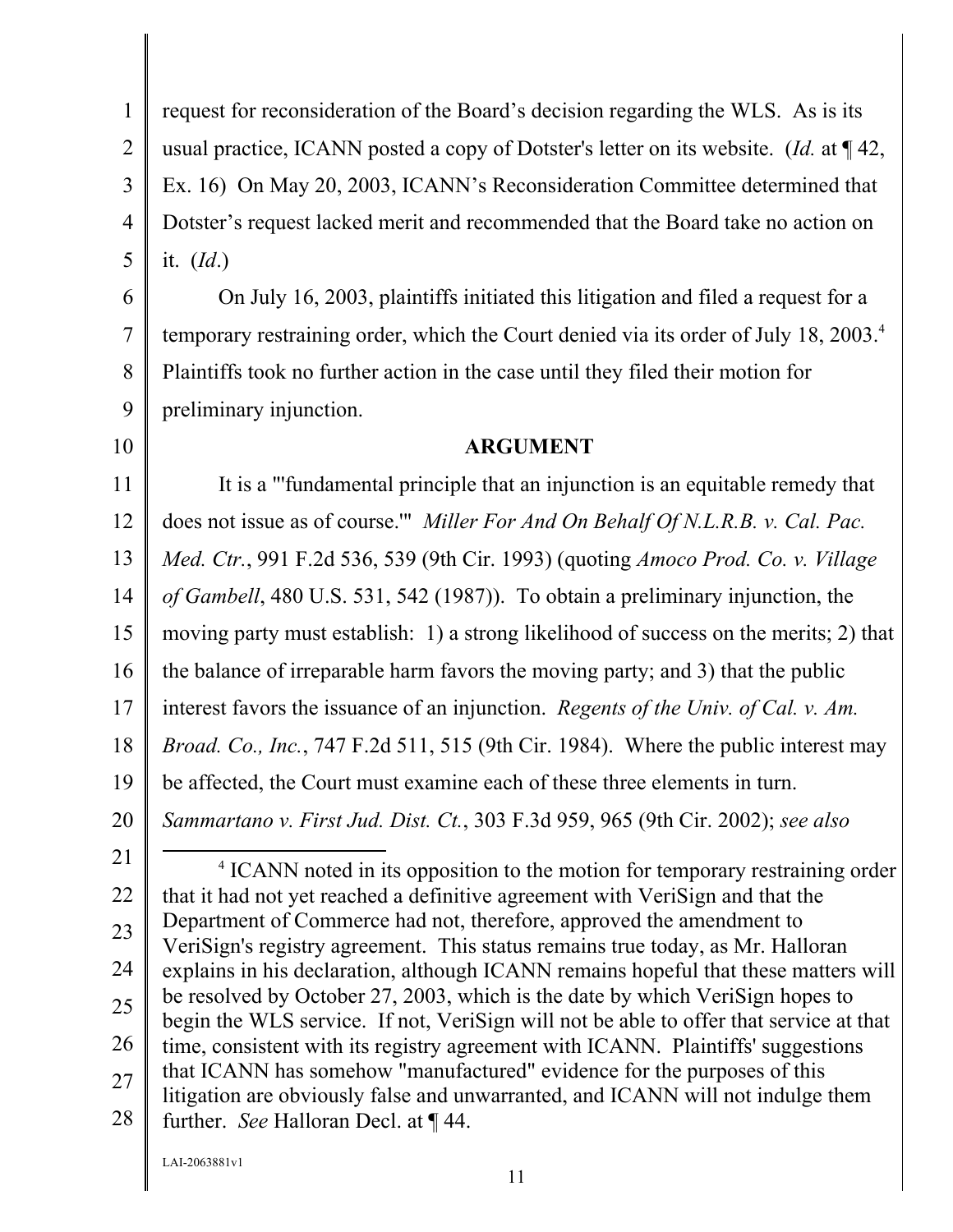1 2 *Caribbean Marine Serv. Co.*, 844 F.2d at 674 (9th Cir. 1988) (this "traditional test" is typically used in cases involving the public interest).

3

4

### **I. ICANN HAS NOT BREACHED ITS REGISTRAR ACCREDITATION AGREEMENTS WITH PLAINTIFFS.**

5 6 7 8 9 10 11 12 13 A preliminary injunction should not issue where plaintiffs are unlikely to prevail on the merits of the alleged claim. *See Associated Gen. Contractors, Inc. v. Coalition for Econ. Equity*, 950 F.2d 1401, 1405 (9th Cir. 1991) (affirming denial of preliminary injunction because plaintiff had little chance of succeeding on the merits); *Goldie's Bookstore, Inc. v. Super. Ct.*, 739 F.2d 466, 470-72 (9th Cir. 1984) (reversing grant of preliminary injunction given weakness of plaintiffs' section 1983 claim and interests implicated). Plaintiffs cannot demonstrate *any* probability of success on the merits, let alone a "strong" probability, because the record clearly shows that ICANN has not breached the RAA.

14 15 16 17 18 19 Section 4 of the RAA does not require ICANN to initiate a consensus-driven process before amending VeriSign's Registry Agreement to allow for the WLS. Plaintiffs' interpretation of section 4 of the RAA is contrary to the RAA's plain meaning and contrary to ICANN's mission and statements throughout the discussion of the WLS. Plaintiffs' interpretation of subsection 2.3 of the RAA is equally flawed.

### 20 21

22

# **A. Section 4 of the Registrar Accreditation Agreement Does Not Require A "Consensus-Driven" Process for Adoption of the WLS.**

23 24 25 26 27 28 Plaintiffs assert that ICANN breached its RAA with plaintiffs by failing "to obtain a consensus among Internet stakeholders . . . before the establishment of any policy affecting the allocation of registered domain names, in this case the implementation of the [WLS]." (Motion at 1:6-11.) However, the RAA contains no such requirement. Instead, the RAA requires the consensus development process *only* when ICANN seeks to impose new obligations on the registrars that

LAI-2063881v1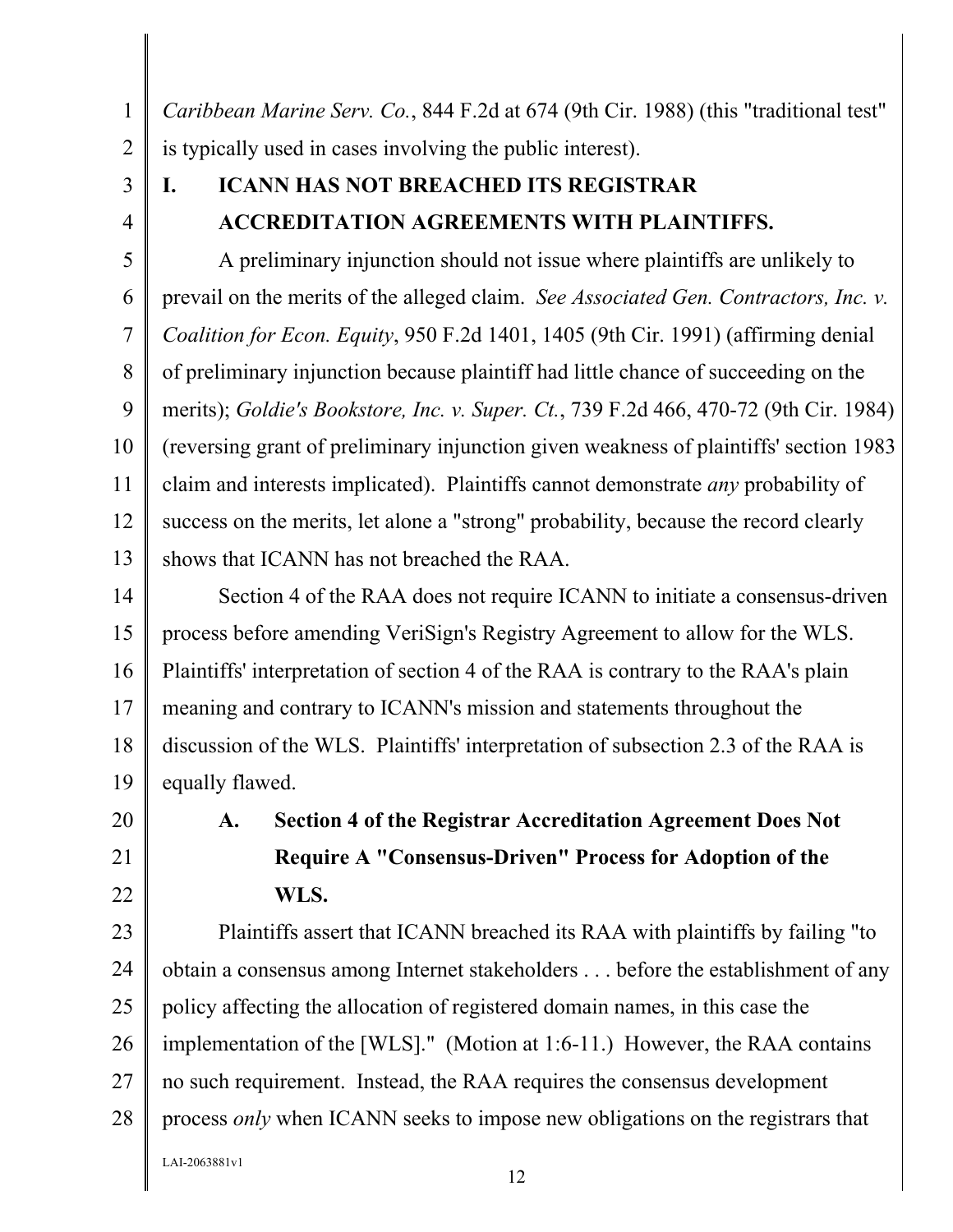1 2 3 4 5 6 7 8 9 10 11 12 13 14 15 16 17 18 19 20 21 22 23 24 25 26 27 28 are the signatories of the RAA. In all other circumstances, and *a fortiori* here, where ICANN's negotiations with VeriSign over a possible amendment to a wholly different agreement will impose no obligations on plaintiffs or any other registrars, the RAA's consensus policy provisions create no restrictions of any kind on ICANN's conduct or decisions. Specifically, subsection 4.1 of the RAA, which is the only subsection that sets forth any Consensus Policy *requirement*, applies *only* if and when ICANN seeks to compel registrar action without amending the RAA: 4.1 Registrar's Ongoing Obligation to Comply with New or Revised Specifications and Policies. During the Term of this Agreement, Registrar *shall comply with* the terms of this Agreement on the schedule set forth in Subsection 4.4, with: 4.1.1 new or revised specifications (including forms of agreement to which Registrar is a party) and policies established by ICANN as Consensus Policies in the manner described in Subsection 4.3, . . . . (Emphasis added.) Nothing in the above-quoted language creates any obligation upon ICANN to act only by consensus where no registrar action is compelled. Indeed, where no registrar action is compelled, subsection 4.1 is irrelevant.<sup>5</sup> Because subsection 4.1 applies only where ICANN is seeking to compel registrars to comply with some policy without amending the RAA, subsection 4.1 does not govern the process or extent to which ICANN *chooses* to involve the Internet community, including accredited registrars such as plaintiffs, in any of its decision-making activities that do not seek to compel registrar action. The WLS  $rac{1}{5}$ <sup>5</sup> Likewise, where no registrar action is compelled, ICANN is not required, contrary to plaintiffs' argument, to divulge its contract negotiations with third parties or to submit such decisions to an Independent Review Panel. (Motion at 12:11-13:14.) Any such obligations only arise in the context of a Consensus Policy, which the present conduct at issue is demonstrably not.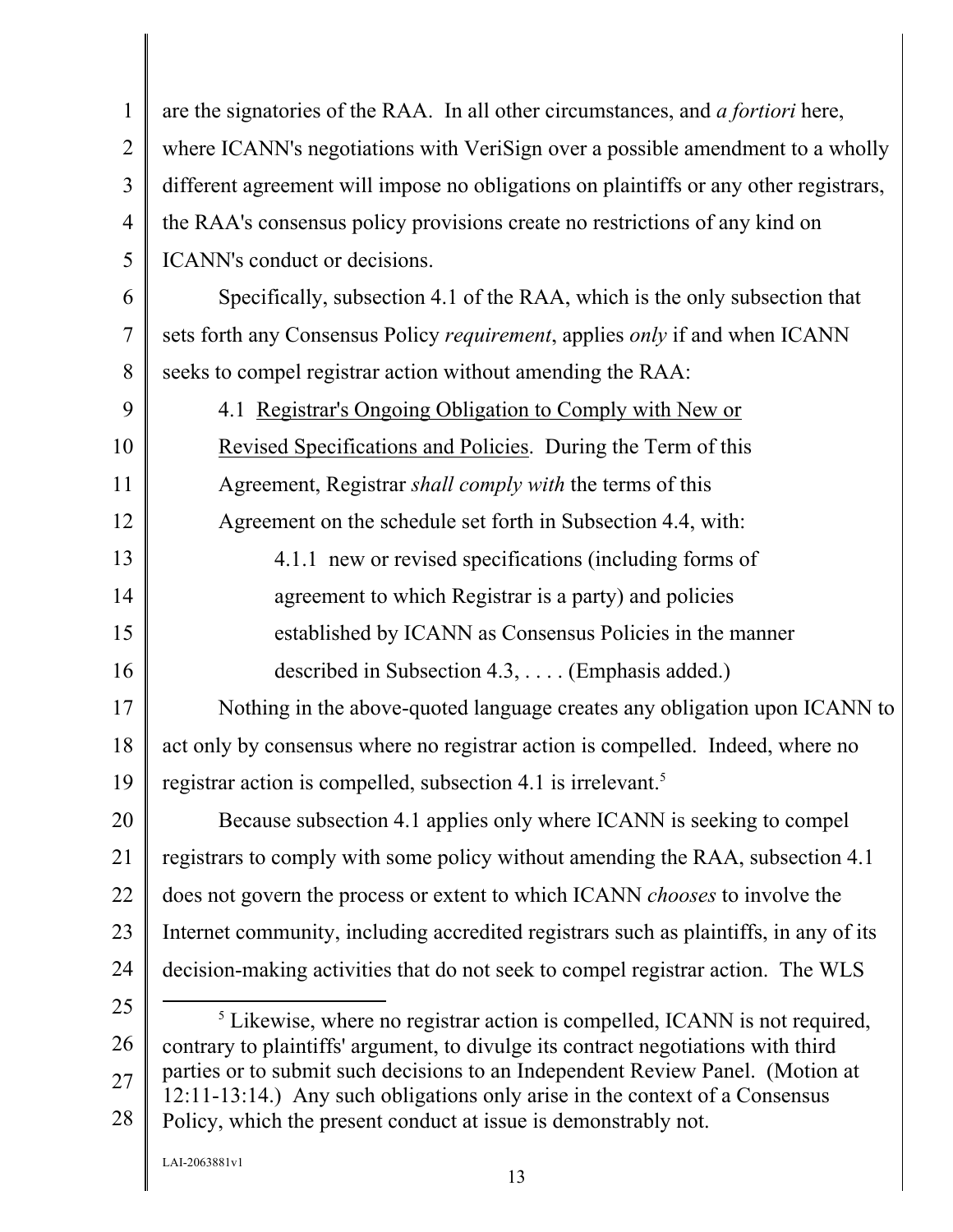1 2 3 4 5 6 7 8 9 10 plainly is one of those activities. The WLS will be effected by an amendment to ICANN's Registry Agreement with third party VeriSign, not an amendment to the RAA. Registrars may choose to offer the WLS service once it is available, but no registrar will be *obligated* to do so -- just as no registrar is *obligated* to participate in any current form of "wait-listing" service such as those presently offered by the plaintiffs (and, indeed, most registrars do not offer any form of "wait-listing" service). Because the WLS does not impose any obligations on any registrars (much less purport to amend the RAA), the Consensus Policy provisions of section 4 of the RAA are simply not applicable, and thus the fact that they were not followed cannot, as a matter of law, constitute a breach of the RAA by ICANN.

11 12 13 14 15 16 17 18 19 Although subsection 4.1 is the only subsection of the RAA that sets forth when ICANN must adopt a Consensus Policy (*i.e.*, when it seeks to compel registrar action without amending its contract with each registrar), plaintiffs argue that subsection 4.2.4 somehow imposes an independent obligation on ICANN to develop a Consensus Policy anytime there are "new principles" established for the allocation of domain names. (Motion at 10:19-20.) Plaintiffs' argument ignores the plain language of subsection 4.2, which merely enumerates some topics for which ICANN *may compel* registrar action through new or revised specifications or policies contained in a Consensus Policy:

4.2 Topics for New and Revised Specifications and Policies. New and revised specifications and policies may be established on the following topics: . . . .

4.2.4 principles for allocation of Registered Names (e.g., first-come/first-served, timely renewal, holding period after expiration).

26 27 28 The plain language of subsection 4.2 does *not* create an independent obligation and require, as plaintiffs urge, that a Consensus Policy process must be implemented any time domain name allocation is affected (and particularly when

LAI-2063881v1

20

21

22

23

24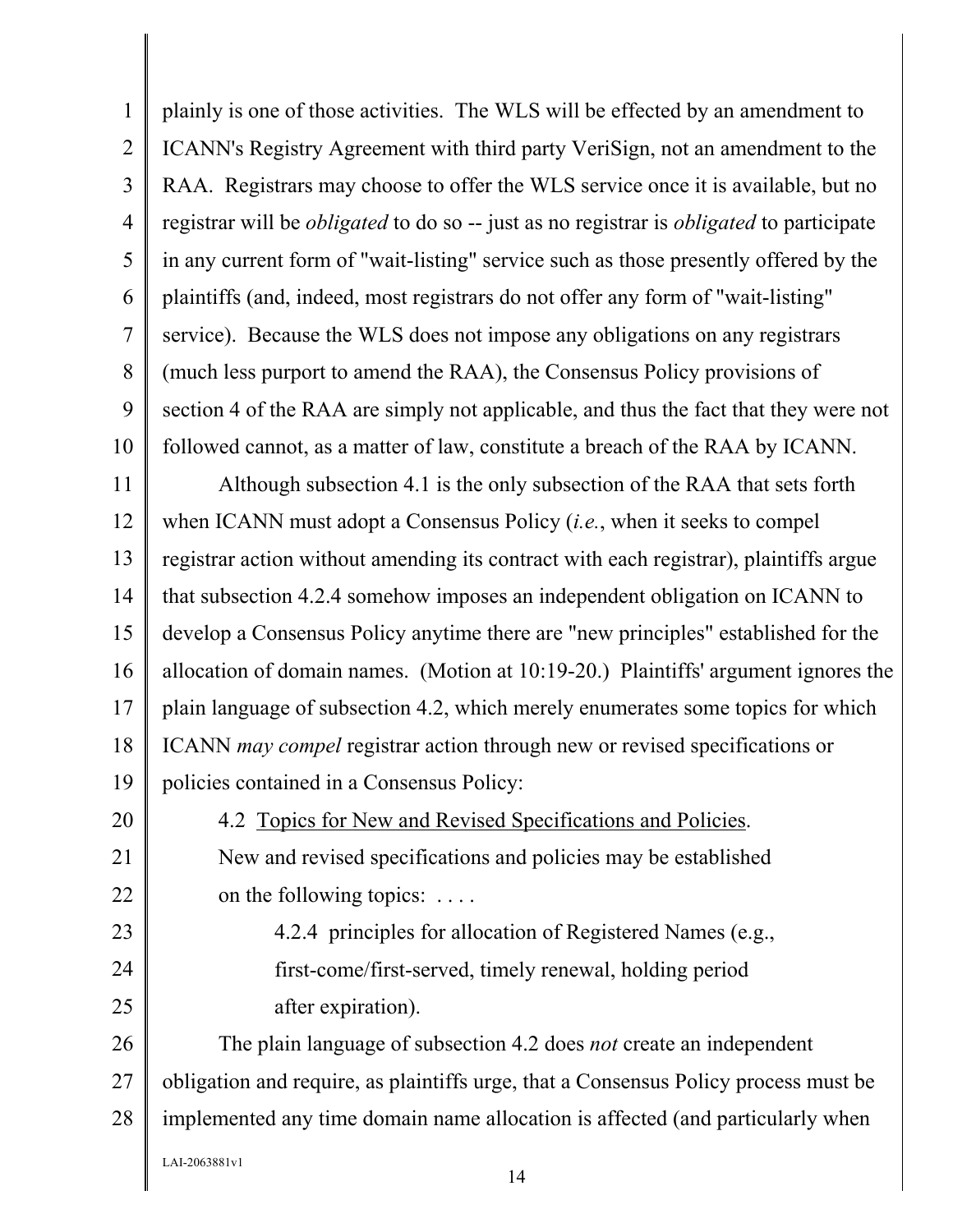1 2 3 4 5 6 no registrar action is compelled). *See* Cal. Civ. Code § 1641 ("the whole of the contract is to be taken together, so as to give effect to every part, if reasonably practicable, each clause *helping to interpret* the other.") (Emphasis added.) *See also Fidelity & Deposit Co. v. Curtis Day and Co.*, 1993 WL 128073, 1 (N.D. Cal. 1993) (defendants' argument misconstrued contract term; language in preceding sentences made term entirely inapplicable until condition precedent occurred).

7 8 9 10 11 12 Because no registrar compulsion was or is contemplated by any amendment to its registry agreement with VeriSign, ICANN had no obligation to follow any particular procedure. Although ICANN sought community input in a variety of ways -- because it believed this was useful under the circumstances -- ICANN was not acting "pursuant" to any RAA provision, as plaintiffs contend. (Motion at 6:8-11.)

13 14 15 16 17 18 19 20 21 22 23 24 Plaintiffs argue that ICANN's recognition that some portions of the Internet community might oppose the WLS, and the fact that it sought input from the Internet community, are evidence that ICANN was contractually required to invoke the "Consensus Policy" procedure set forth in subsection 4.3 of the RAA. (Motion at 5:16-6:15.) But this is flatly inconsistent with the plain language of the RAA, and with ICANN's position throughout the WLS discussions.<sup>6</sup> ICANN's website is replete with postings, including analyses by its General Counsel, Committee reports, and Board resolutions that show that ICANN's position has always been that the amendment of its contract with VeriSign to allow for the WLS is not a consensus policy issue under the RAA. (*See* Halloran Decl., ¶¶ 35-36, Exs. 3-10.) Moreover, the Names Council, which includes plaintiffs and the rest of the Registrar Constituency, and whose review and recommendations plaintiffs rely on

- 25
- 26

<sup>27</sup>  28 6 Although ICANN's General Counsel recommended that ICANN seek community input on this issue, his advice to the Board did not even *reference* the terms of the RAA, because that agreement was not relevant to the evaluation of the WLS. (Stahura Decl. at ¶ 17, Ex. 4.)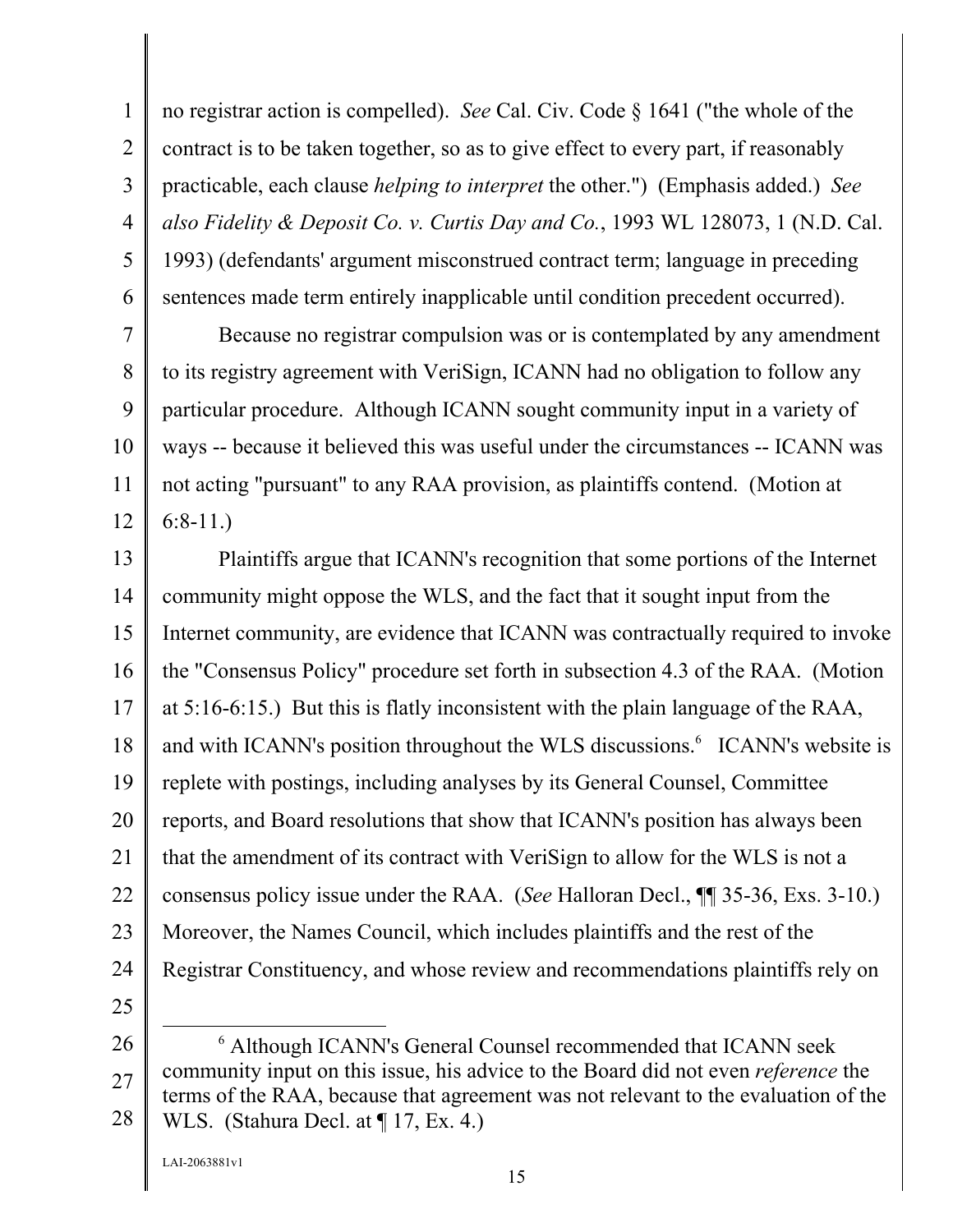so heavily in their papers, obviously understood this point, since its reports make no mention of the Consensus Policy provisions of the RAA.

3 4

1

2

## **B. ICANN's Actions Have Been Consistent with Subsection 2.3 of the Registrar Accreditation Agreement.**

5 6 7 8 9 10 11 12 13 Plaintiffs' half-hearted claim that ICANN separately breached the RAA by acting inconsistently with subsection 2.3 (Motion at 12:1-12) also is without merit. Subsection 2.3 imposes a general obligation on ICANN to ensure that registrars have adequate appeal procedures through reconsideration and independent review policies with respect to a registrar's rights, obligations and role. Plaintiffs' argument assumes that registrars have some inherent right or obligation to operate a wait-listing service, which clearly they do not, as reflected by the fact that plaintiffs never submitted their services for ICANN's approval, and the RAA does not address "wait-listing" services.

14 15 16 17 18 19 20 21 For this same reason, plaintiffs' argument that they were entitled to an independent review board to evaluate their "protest" to the WLS (Motion at 12:26- 28) again assumes the correctness of plaintiffs' argument that the WLS implicates rights and obligations under the RAA in the first instance. As explained above, since the registrars do not have the right to require ICANN to conduct a "Consensus Policy" process every time ICANN wants to amend a registry agreement, the registrars obviously were not entitled to the "independent review board" process with respect to the WLS. (*See* Halloran Decl., ¶ 35, Ex. 9.)

22 23 24 **II. THE HARDSHIP PLAINTIFFS CLAIM FROM POTENTIAL WLS COMPETITION IS NOT IRREPARABLE AND IS OUTWEIGHED BY THE POTENTIAL HARM TO ICANN.** 

> **A. Any Potential Injury to Plaintiffs from the Introduction of the WLS Does Not Justify Injunctive Relief.**

27 28 Plaintiffs argue that a preliminary injunction is necessary because "[i]mplementation of the WLS policy would have an immediate, discernible but

LAI-2063881v1

25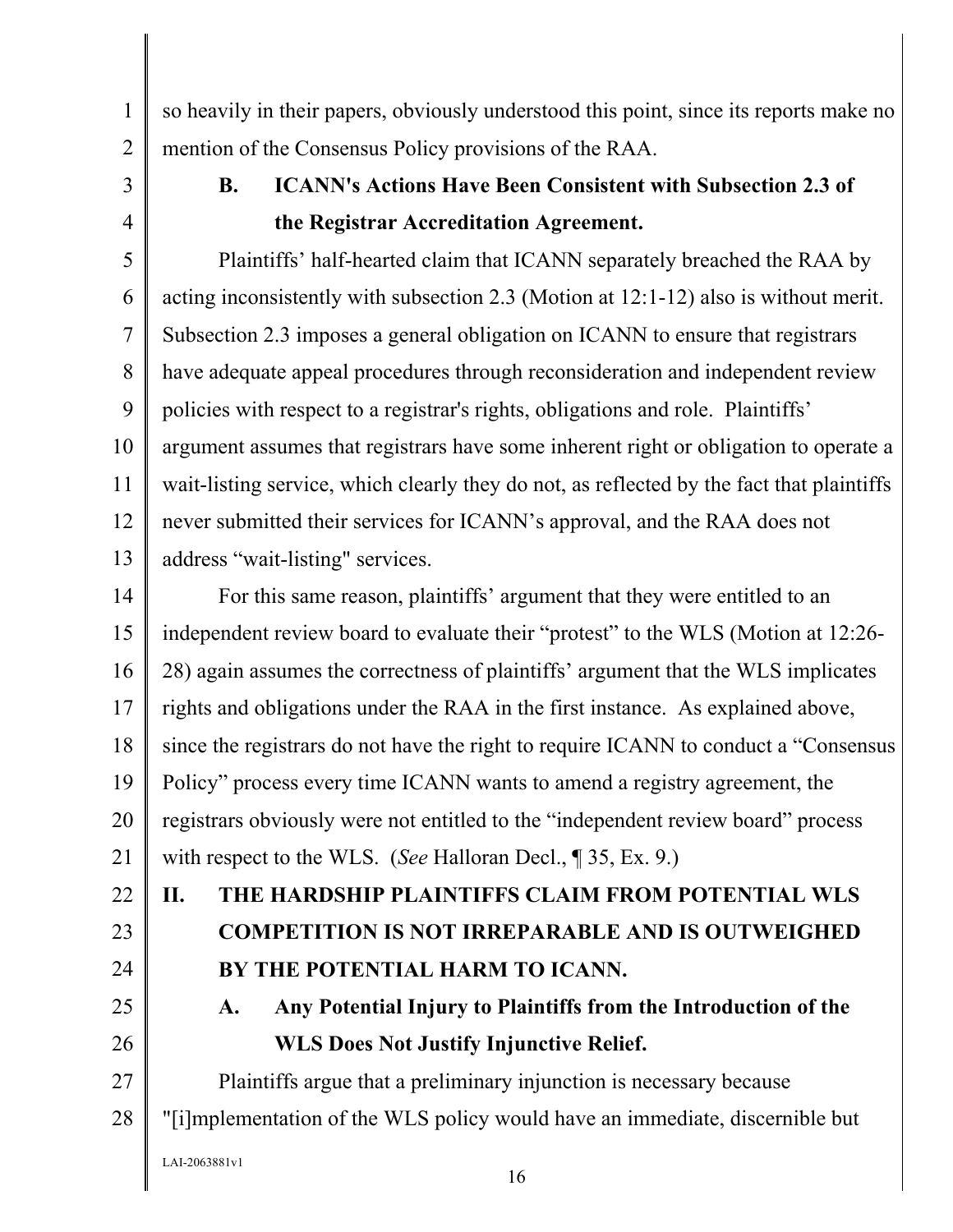unquantifiable adverse impact on plaintiffs' goodwill, reputation, earnings, and market share as well as their ability to maintain their existing customers." (Motion at 13:18-20.) The Ninth Circuit has held, however, that such "[s]ubjective apprehensions and unsupported predictions of revenue loss are not sufficient to satisfy a plaintiff's burden of demonstrating an immediate threat of irreparable harm." *Caribbean Marine Serv. Co. v. Baldrige*, 844 F.2d 668, 675-76 (9th Cir. 1988); *see also L.A. Coliseum*, 634 F. 2d at 1201.

8 9 10 11 12 13 14 15 16 17 18 19 20 While it may or may not be true that consumers will prefer the WLS to plaintiffs' services, the fact that plaintiffs may make less money after the introduction of this new competition does not mean they have a claim against ICANN, much less a claim that supports injunctive relief. *See L.A. Coliseum*, 634 F.2d at 1202 (reversing district court's grant of preliminary injunction because loss of revenue rarely constitutes irreparable injury). "Mere injuries, however substantial, in terms of money, time and energy necessarily expended . . . are not enough. The possibility that adequate compensatory or other corrective relief will be available at a later date, in the ordinary course of litigation, weighs heavily against a claim of irreparable harm." *Id.* (citing *Sampson v. Murray*, 415 U.S. 61, 90 (1974); *see also Stanley v. Univ. of So. Cal.*, 13 F.3d 1313, 1320 (9th Cir. 1994) (quoting *Beacon Theaters, Inc. v. Westover*, 359 U.S. 500, 506-07 (1959) (the inadequacy of legal remedies is a prerequisite to the issuance of an injunction).

21 22 23 24 25 26 27 28 Plaintiffs' argument that they will suffer harm to the goodwill and reputations of their "well-established" wait-listing businesses is unsupported by *credible evidence* (as opposed to plaintiffs' conclusory statements), and in any event easily outweighed by the harm to the public interest described in Part III below. (Motion at 14:6-24.) *See Oakland Tribune, Inc. v. Chronicle Publ'g Co.*, 762 F.2d 1374, 1377 (9th Cir. 1985) (holding that conclusory statements by interested parties that plaintiffs would suffer the loss of reputation, competitiveness, and goodwill did not support a finding of irreparable loss). Plaintiff Go Daddy's wait-list service is

LAI-2063881v1

1

2

3

4

5

6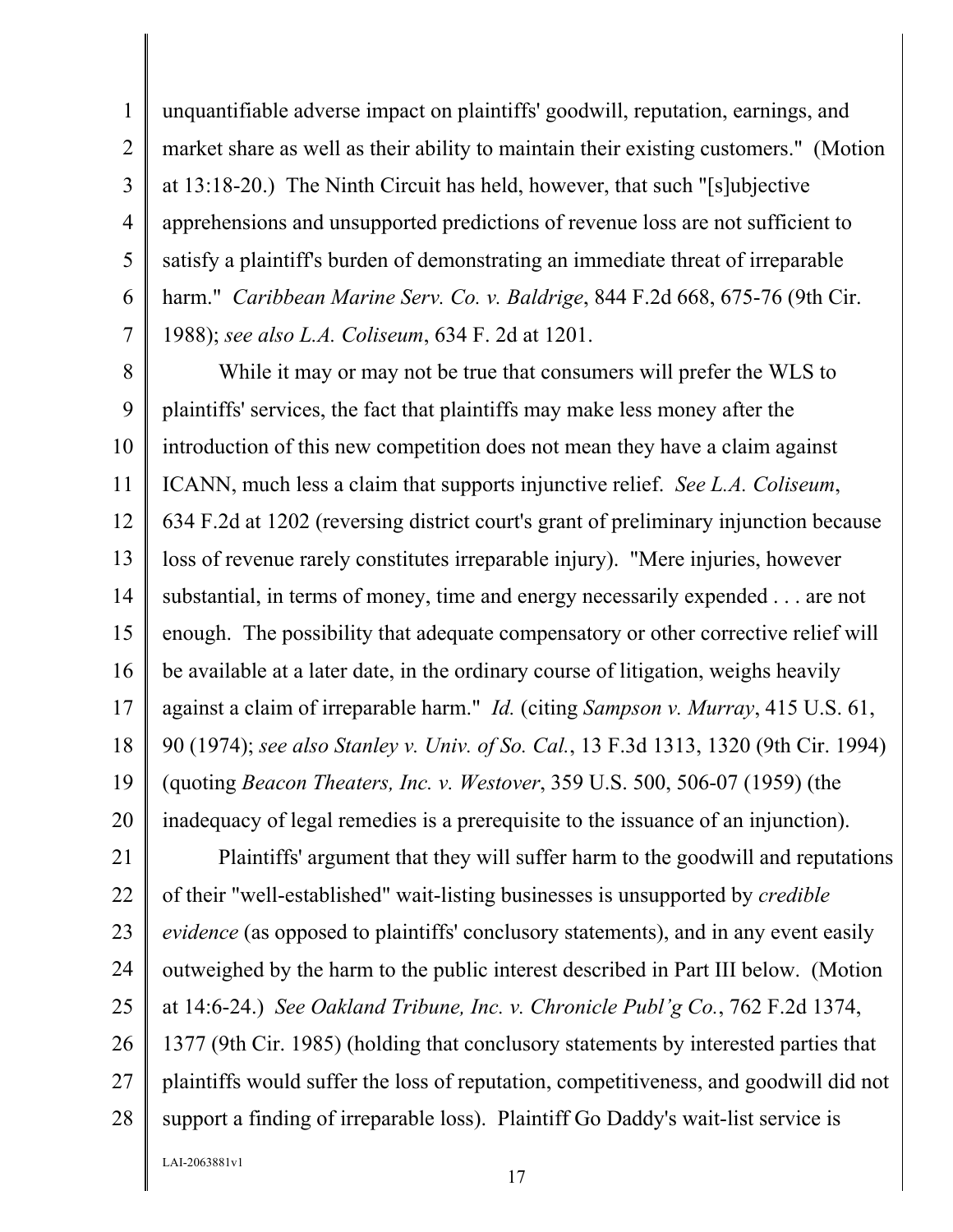1 2 3 4 5 6 7 8 9 10 11 12 13 14 hardly "well-established"; it was not launched until April 2003, only a few months ago.<sup>7</sup> (*See* Parsons Decl., 15.) And although the service apparently now accounts for \$100,000 in revenues per month (*id.* at ¶ 5), it remains difficult to comprehend Go Daddy's argument that, with revenues of \$10 million in 2001 and over 300 employees, it will be unable to handle customer inquiries regarding the WLS and will suffer harm to its reputation. (*Id.* at  $\P$  3; Halloran Decl. at  $\P$  48, Ex. 17.) Plaintiffs have likewise made no factual showing to support their contentions that introduction of the WLS would somehow cause their wait-listing services to be "unavailable," as opposed to unattractive, to interested customers. The alleged harm to plaintiffs' goodwill and reputation is unsupported and a mere recasting of their claimed potential monetary injury in different terms; it does not support injunctive relief. *See L.A. Coliseum*, 634 F. 2d at 1202 (plaintiffs' claimed loss of substantial goodwill and market value were "but monetary injuries which could be remedied by a damage award.").

15 16 17 18 19 20 21 22 23 24 The cases plaintiffs cite are easily distinguished. In *Gilder v. PGA Tour, Inc.*, 936 F.2d 417, 425 (9th Cir. 1991), the Ninth Circuit upheld an injunction to prevent the PGA from banning an existing product. Unlike the situation in *Gilder*, an injunction here would prevent the *introduction of* a new product and competitor simply to protect the products offered by plaintiffs and others like them. Moreover, the product the PGA would have banned was used by several golf professionals, whose individual livelihoods depended on the continued availability of the product. In contrast, plaintiffs will continue to be able to offer their wait-list services after the introduction of the WLS, and plaintiffs do not show that their companies (as opposed to their wait-list services) would not survive the introduction of the WLS.8

25

26

 <sup>7</sup> Thus, this service was established 8 months *after* the Board decision to proceed with negotiations to amend VeriSign's Registry Agreement to allow for the WLS.

<sup>28</sup>  LAI-2063881v1 <sup>8</sup> *Regents of the Univ. of Cal. v. Am. Broad. Cos.*, 747 F.2d 511 (9th Cir. 1984) does not support plaintiffs' position either. In *Regents*, the Ninth Circuit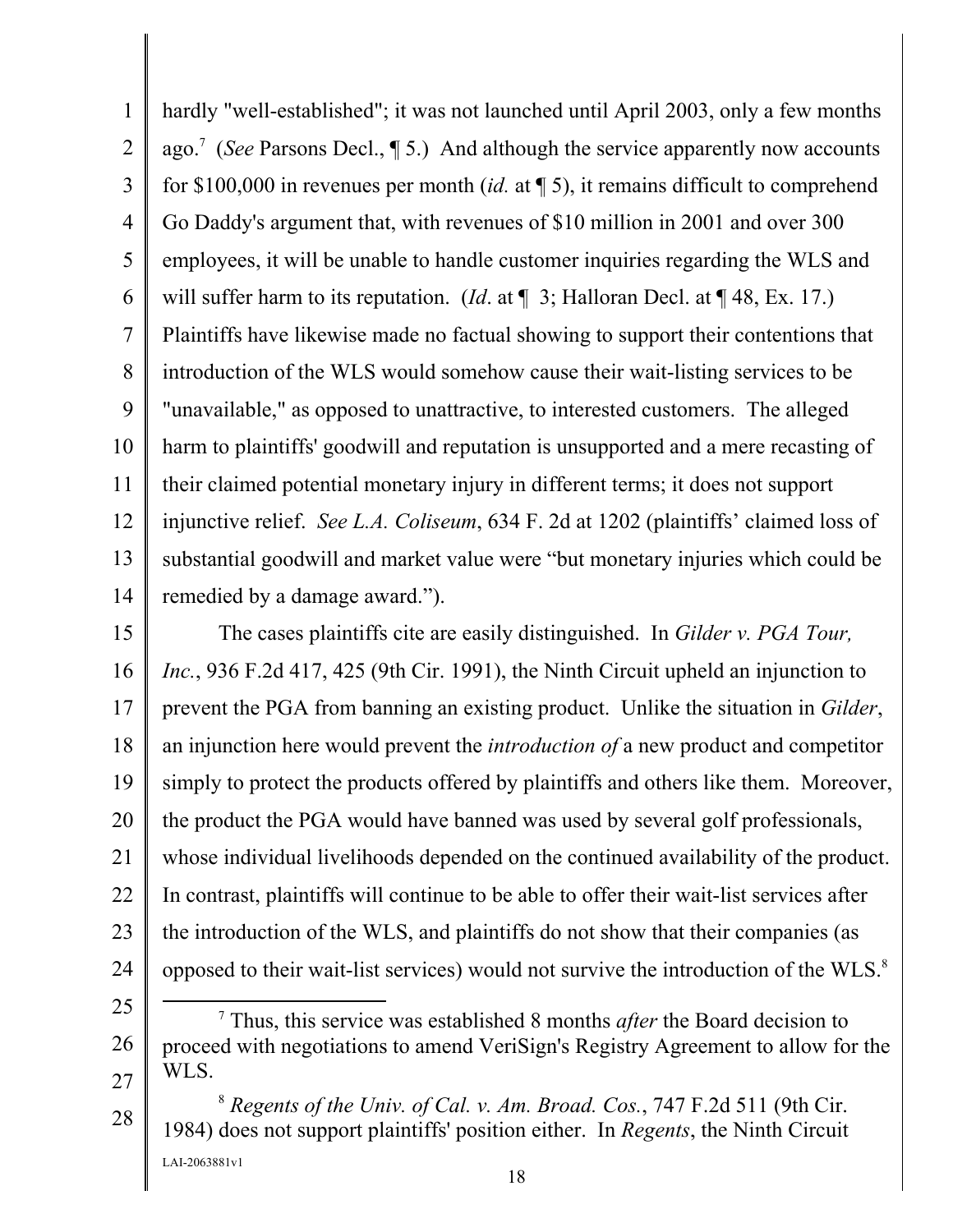2 3 4

5

11

1

# **B. Requiring ICANN To Obtain Consensus Before it Affects Domain Name Allocation Is Contrary to ICANN's Mission and Inconsistent With Its Ability to Function Effectively.**

Because any conceivable harms are fully calculable and compensable by

money damages, the motion for a preliminary injunction should be denied.

6 7 8 9 10 Plaintiffs seek an injunction that would interpret the RAA to require ICANN to "obtain a consensus among Internet stakeholders . . . before the establishment of any policy affecting the allocation of registered domain names, in this case the implementation of the [WLS]." (Motion at 1:6-11.) This interpretation of the agreement has no connection to reality and would be contrary to ICANN's public interest mission.

12 13 14 15 16 17 18 19 20 21 Under plaintiffs' interpretation, registrar consensus would be required before ICANN could enter into any agreement with a third party that might affect domain name allocation in any respect. This would literally turn upside-down the entire relationship between ICANN and its accredited registrars, giving registrars (whose very existence is predicated upon an ICANN decision to permit them to offer domain name registrations to the public under certain clearly-defined conditions) a *veto* over any ICANN action that they believed was inconsistent with their private economic interests (as opposed to the public interest that ICANN is established to advance). Moreover, all of ICANN's existing registry agreements -- for example, with respect to the new top level domains in .biz, .name, and .info -- would

- 22
- 23
- 24

(continued…)

<sup>25</sup>  26 27 28 granted a preliminary injunction to avoid *restricting* consumer choice in the television viewing of football games. Here, plaintiffs seek an injunction to prevent consumer *access* to a new service option. And whereas the plaintiff in *Rent-A-Center, Inc. v. Canyon Television and Appliance Rental, Inc.*, 944 F.2d 597 (9th Cir. 1991), sought an injunction to *enforce* a covenant not to compete, plaintiffs here seek an injunction that would, in essence, *create* a covenant not to compete.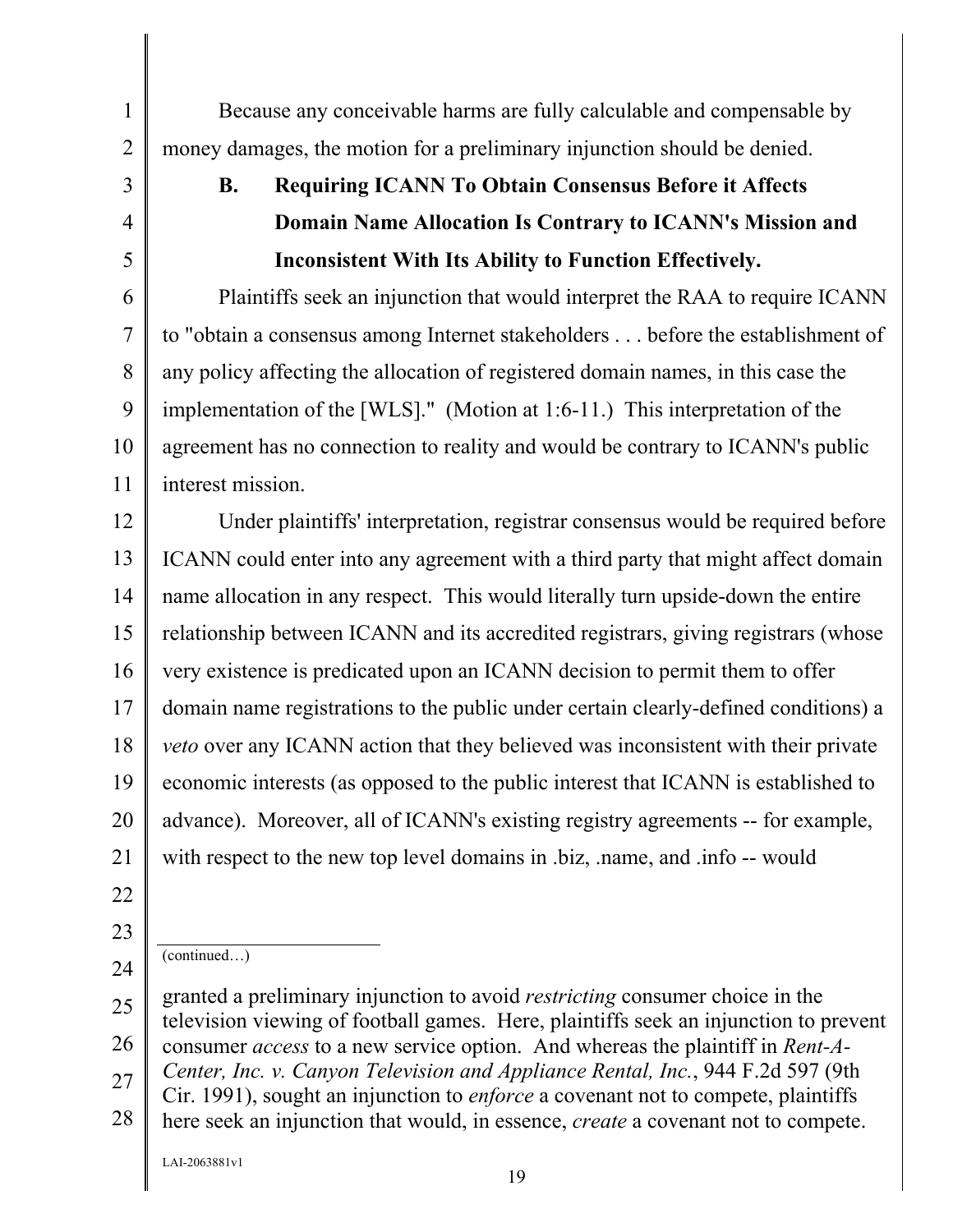immediately be legally suspect; none was the product of consensus policymaking, and no one has ever suggested that they had to be.

3

1

2

4 5 6 7 8 9 10 11 12 13 14 15 This would be a dramatic reformation of the RAA and an equally dramatic blow to the effectiveness of ICANN. The contrast between the harm to plaintiffs, which is entirely economic and compensable in damages if and when they were ever to prevail on the merits, and the potential harm to ICANN of the entry of an injunction on the basis of the arguments presented here, is stark. Since similar consensus policy provisions also appear in many other ICANN agreements -- all also limited to those situations where ICANN seeks to compel action or conduct by the signatory to the agreement without having to negotiate an amendment to that agreement -- presumably all those other actors would also have a similar veto over ICANN actions that might adversely affect their economic interests. (*See* Halloran Decl., ¶ 49.) The result, quite logically, would be institutional paralysis, and the potential end of ICANN as an effective organization for coordinating certain technical and related policy issues for the Domain Name System ("DNS"). (*Id.*)

16 17 18 19 20 ICANN is a body that seeks to develop consensus wherever possible. (*Id*.) Indeed, that is its principal reason for existence. (*Id*.) ICANN maintains open and transparent processes; it regularly posts on the Internet its minutes, transcripts of its meetings, and other important information. Indeed, its website contains virtually a day-to-day description of ICANN's activities.<sup>9</sup>

21 22 23 Because the Internet is a global resource, it is extremely difficult as a practical matter, and highly undesirable as a conceptual matter, for the nations of the world to seek individually to set policy for important technical elements of the

- 24
- 25

26 27 28 9 <sup>9</sup> Plaintiffs criticize ICANN for not publishing its negotiations with VeriSign concerning the WLS, but it obviously would handicap ICANN in its contract negotiations if each aspect of those negotiations was conducted in public. Nonetheless, openness and transparency are part of ICANN's core values (*see* Halloran Decl., Ex. 14 (ICANN Bylaws)), and most of ICANN's other activities are, in fact, published on ICANN's website, as a perusal of www.icann.org shows.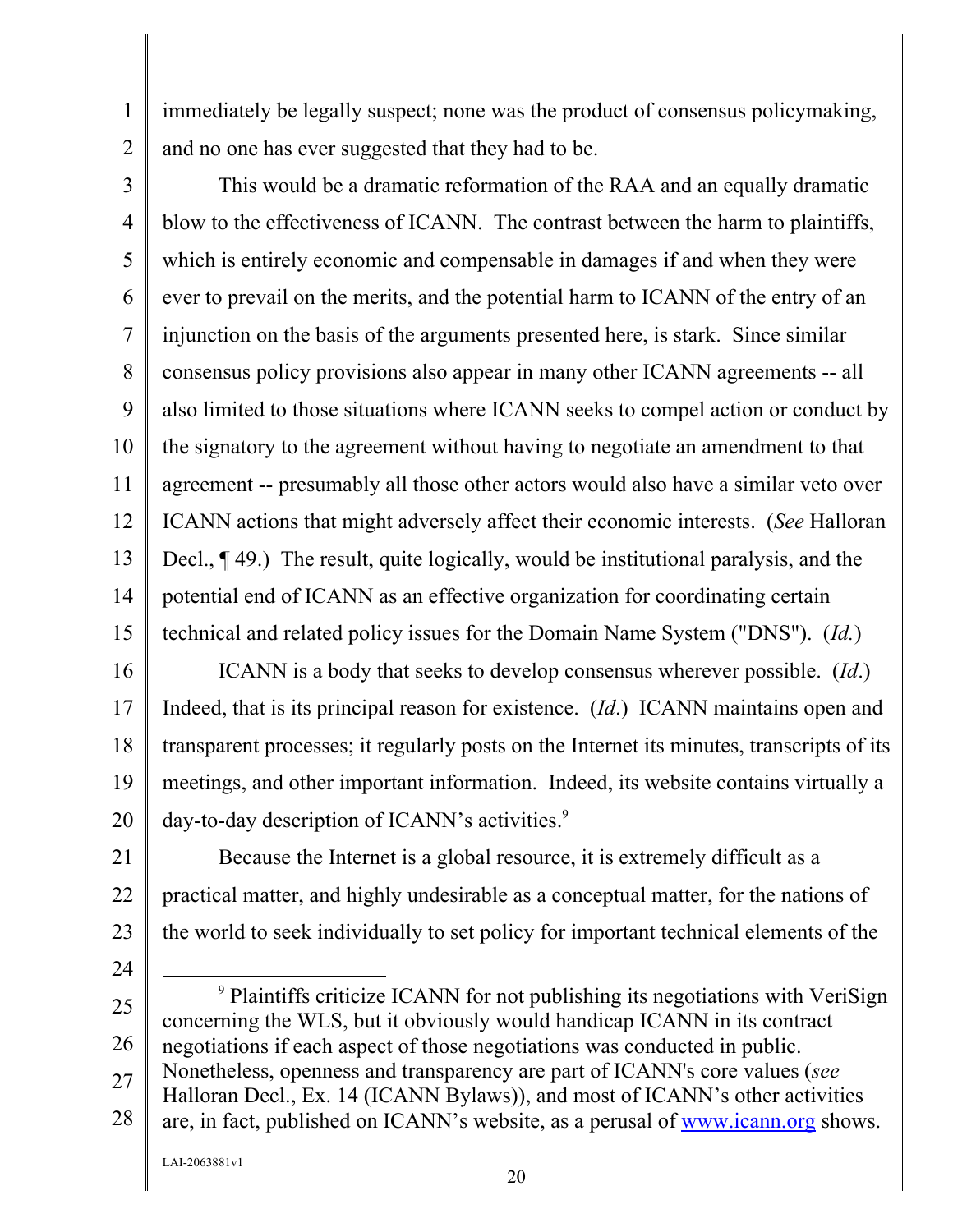1 2 3 4 5 6 7 8 Internet such as the DNS. (*Id*.) Thus, the realistic options for appropriate coordination of technical aspects of the Internet are a multinational treaty organization or a global private sector organization like ICANN, where governments and private actors come together to attempt where possible to create consensus policies that will allow the Internet to continue to grow as an engine of global commerce and communication. (*Id.*) For now, the world has chosen the private sector route, on the theory that if that can succeed, it will be more efficient and effective than a treaty organization. (*Id*.)

9 10 11 12 13 14 15 16 17 If plaintiffs' view was to prevail, and ICANN were prevented from taking any significant actions unless it was able to achieve a consensus from all of the many constituencies that participate in ICANN, it seems inevitable that ICANN would fail. It would be particularly ironic if ICANN's failure would be precipitated by a judicial rewriting of its contractual relationships -- contracts that ICANN did in fact draft in the first instance and compel each registrar to sign as a condition of receiving accreditation -- generated by a fear of new competition that exists within a small subset of the ICANN community and an even smaller subset of the overall Internet community. Nothing in the RAA requires or justifies this result.

18 19 In short, plaintiffs are not likely to succeed on the merits of their action. For this reason alone, their motion should be denied.

20 21

22

## **III. THE PUBLIC INTEREST, WHICH ICANN SEEKS TO**

# **ADVANCE, WOULD NOT BE SERVED BY THE ISSUANCE OF AN INJUNCTION.**

23 24 25 26 27 Because the injunction plaintiffs seek would affect the public, this Court must examine whether the public interest would be advanced or impaired by the issuance of the requested injunction. *See Caribbean Marine Serv. Co.*, 844 F.2d at 674 (reversing injunction based in part on district court's failure to identify and weigh the public interests at stake); *L.A. Coliseum*, 634 F.2d at 1200. There is no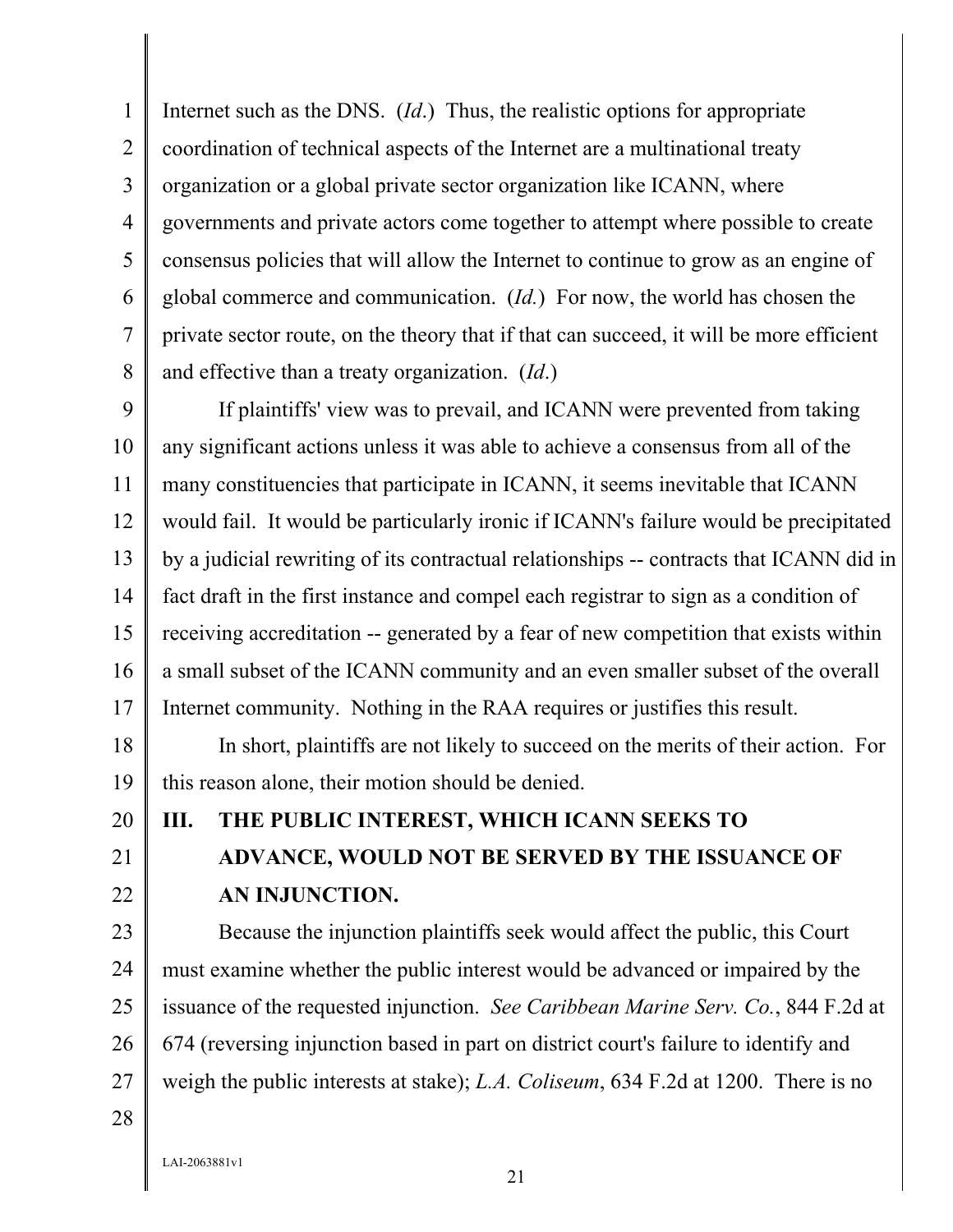doubt that the public interest will be impaired if a preliminary injunction issues in this case.

3 4 5 6 7 8 9 10 11 12 13 Plaintiffs argue that the public interest falls in *their* favor because "the WLS preempts the competitive process that currently exists and allows only VeriSign to control when, and now if, domain names expire."10 (Motion at 12:19-25.) Plaintiffs argue that WLS would be a monopoly and, thus, anticompetitive. This is truly disingenuous. What is really at stake here is the continued ability of multiple economic actors to individually sell the same product over and over again, as opposed to the circumstance where a higher quality product (because it is guaranteed) is sold only once. These plaintiffs will have the opportunity, if they choose, to sell WLS subscriptions. But because VeriSign, the registry, will accept only one subscription per name, it will be more difficult for plaintiffs to continue to sell multiple "reservations" for the same name.

14 15 16 17 18 19 20 21 22 The antitrust laws are designed to "protect competition, *not* competitors." *U.S. v. Syufy Enterprises*, 903 F.2d 659, 668 (9th Cir. 1989). The only members of the "public" who might be injured are plaintiffs. Plaintiffs' waitlisting business involves selling an opportunity for a potential registrant to get in line, along with however many others to whom other registrars have sold the same opportunity to get in line for the very same domain name. It is no doubt in plaintiffs' economic interest to try to prevent this from changing, as evidenced by the effort they are putting into this litigation, but this is hardly evidence of harm to the public interest, in this case properly represented by ultimate consumers of the products in question.

- 23 24 25 26 The introduction of the WLS will not require or compel the elimination of the current services offered by plaintiffs, and they are free to continue to seek to sell those non-guaranteed chances to anyone who will buy them. What plaintiffs fear is that consumers will recognize that those products have become relatively less
- 27 28  $10$  As plaintiffs well know, the WLS has nothing to do with when or if domain names expire.

LAI-2063881v1

1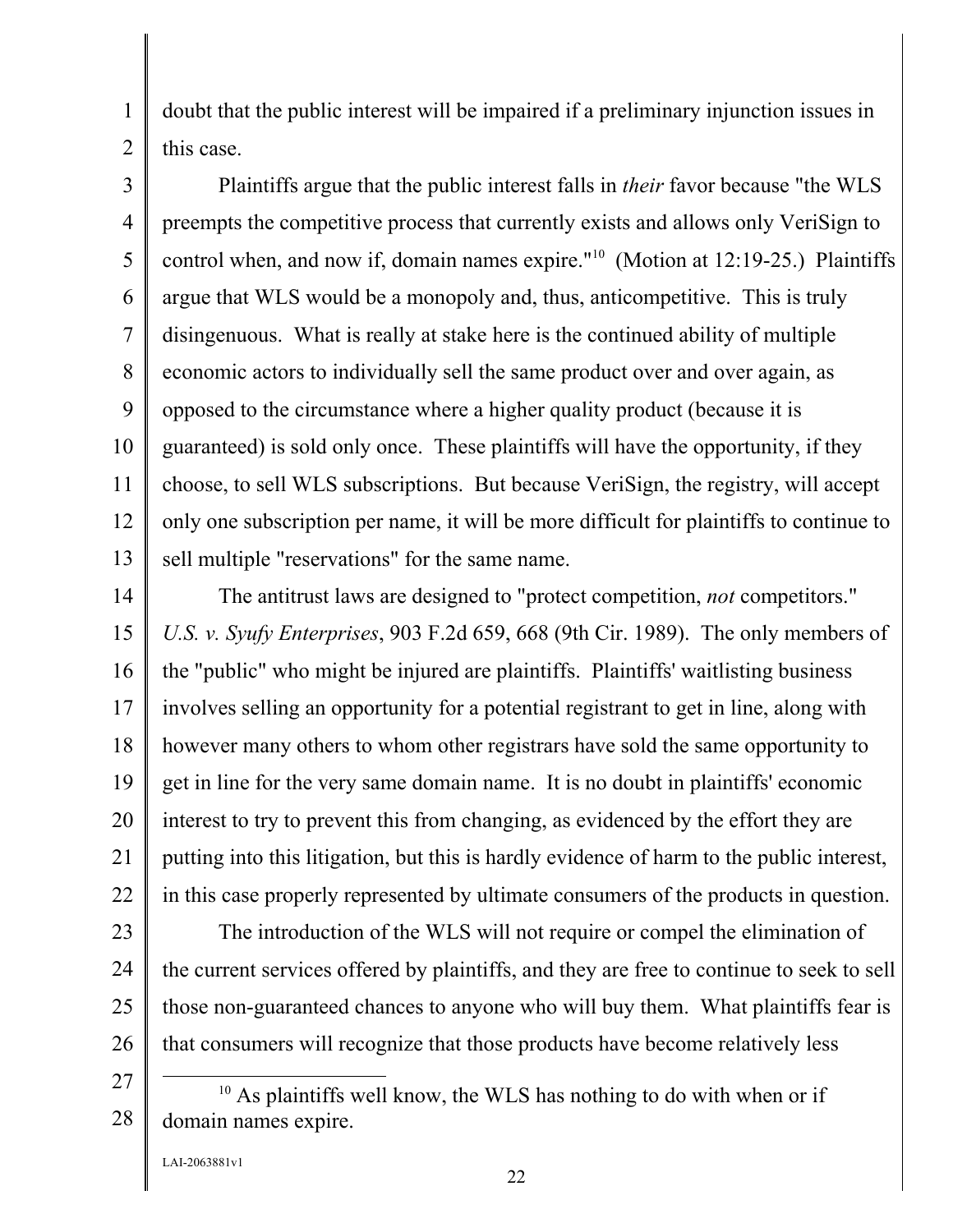1 2 3 4 5 6 7 attractive to the new WLS product, and that they will instead prefer a WLS subscription. But the fact that *consumers* may find the WLS -- with its guarantee of access if and when the desired name becomes available -- to be more attractive than current services is obviously a pro-competitive, not an anti-competitive, result. In fact, consumers will be better off, not worse off, with the introduction of a new competitive alternative, which offers some features, such as the guarantee of access to a newly available name, that are simply not available today.

8 9 10 11 12 13 14 15 16 17 18 Plaintiffs' position is strikingly similar to that of the defendants in *Regents of the Univ. of Cal. v. Am. Broad. Cos.*, 747 F.2d 511, 512 (9th Cir. 1984). In that case, the defendants argued unsuccessfully that a contract's exclusivity provision should be enforced to prevent competition in the broadcast of college football games. In weighing the public interest, the Ninth Circuit, citing the Supreme Court's decision in *NCAA v. Regents*, 468 U.S. 85, 104 (1984), found that "the public interest is served by preserving the competitive influence of consumer preference in the college broadcast market." The defendants should not be permitted, the Court held, to "unilaterally determine that the public would not have the choice of viewing an admittedly popular college football game." *See Regents*, 747 F.2d at 521.

19 20 21 22 23 24 25 As in *Regents*, the public interest here clearly weighs against, not for, the injunctive relief requested. The introduction of the WLS will not force any of the plaintiffs out of business; it will not eliminate the existing products from the competitive marketplace; and it will give consumers a new alternative that will *dramatically simplify* the system of acquiring deleted domain names, offering an option that is in the aggregate less expensive, more understandable and more certain.

26 27 Because it is clear that the public interest would not be served by the issuance of an injunction, plaintiffs' motion should be denied.

28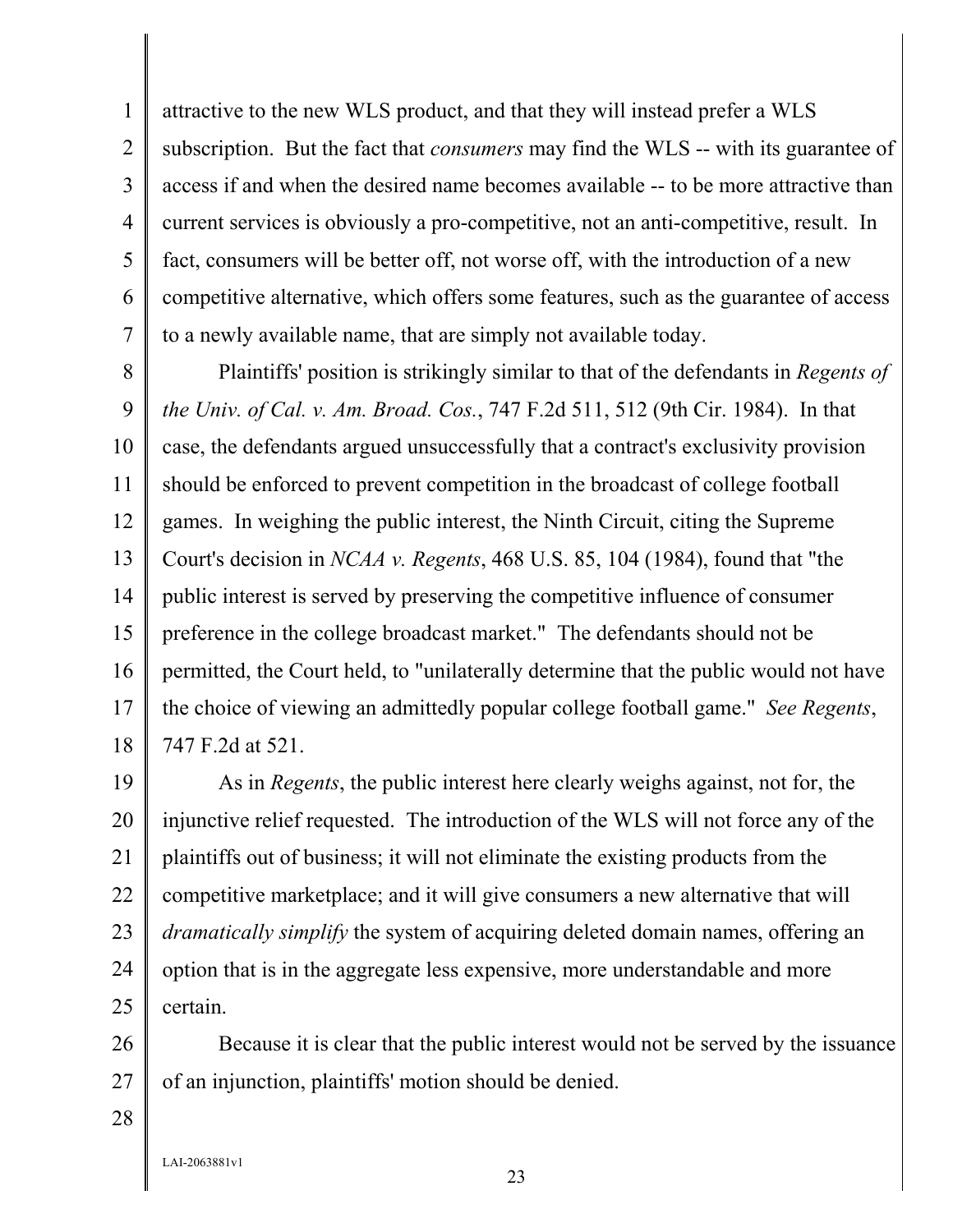1 2

3

# **IV. IF A PRELIMINARY INJUNCTION ISSUES, PLAINTIFFS SHOULD BE REQUIRED TO POST A SIGNIFICANT SECURITY BOND.**

4 5 6 7 8 9 10 11 12 13 14 15 "No restraining order or preliminary injunction shall issue except upon the giving of security by the applicant, in such sum as the court deems proper." Fed. R. Civ. P. 65(c). While plaintiffs contend no bond is needed (and cite to a case in which no bond was requested), a bond is both necessary and appropriate here because the issuance of a preliminary injunction would cause a very significant disruption in ICANN's operations and contractual relations, as described above and in the accompanying Halloran Declaration. Indeed, the consequences may be catastrophic. As a result, a very significant bond would be required to protect the interests of the global Internet community, and to compensate for the potentially significant harm that might result from even a temporary imposition of injunctive relief in this matter. Under these circumstances, a bond in the amount of \$25 million or more would not be inappropriate.

16

### **CONCLUSION**

17 18 19 20 21 Plaintiffs' motion for injunctive relief should be denied because plaintiffs' interpretation of the parties' contract is wrong on its face, and there is no threat of irreparable harm. Instead, the issuance of an injunction would harm consumers, prevent new competition, and potentially strike a fatal blow to the ICANN experiment in private-sector coordination of the Internet, a global public resource.

| 22 |                           |                                                                      |
|----|---------------------------|----------------------------------------------------------------------|
| 23 | Dated: September 15, 2003 | <b>JONES DAY</b>                                                     |
| 24 |                           |                                                                      |
| 25 |                           | By:                                                                  |
| 26 |                           | Jeffrey A. LeVee                                                     |
| 27 |                           | <b>Attorneys for Defendant INTERNET<br/>CORPORATION FOR ASSIGNED</b> |
| 28 |                           | <b>NAMES AND NUMBERS</b>                                             |
|    | LAI-2063881v1             | 24                                                                   |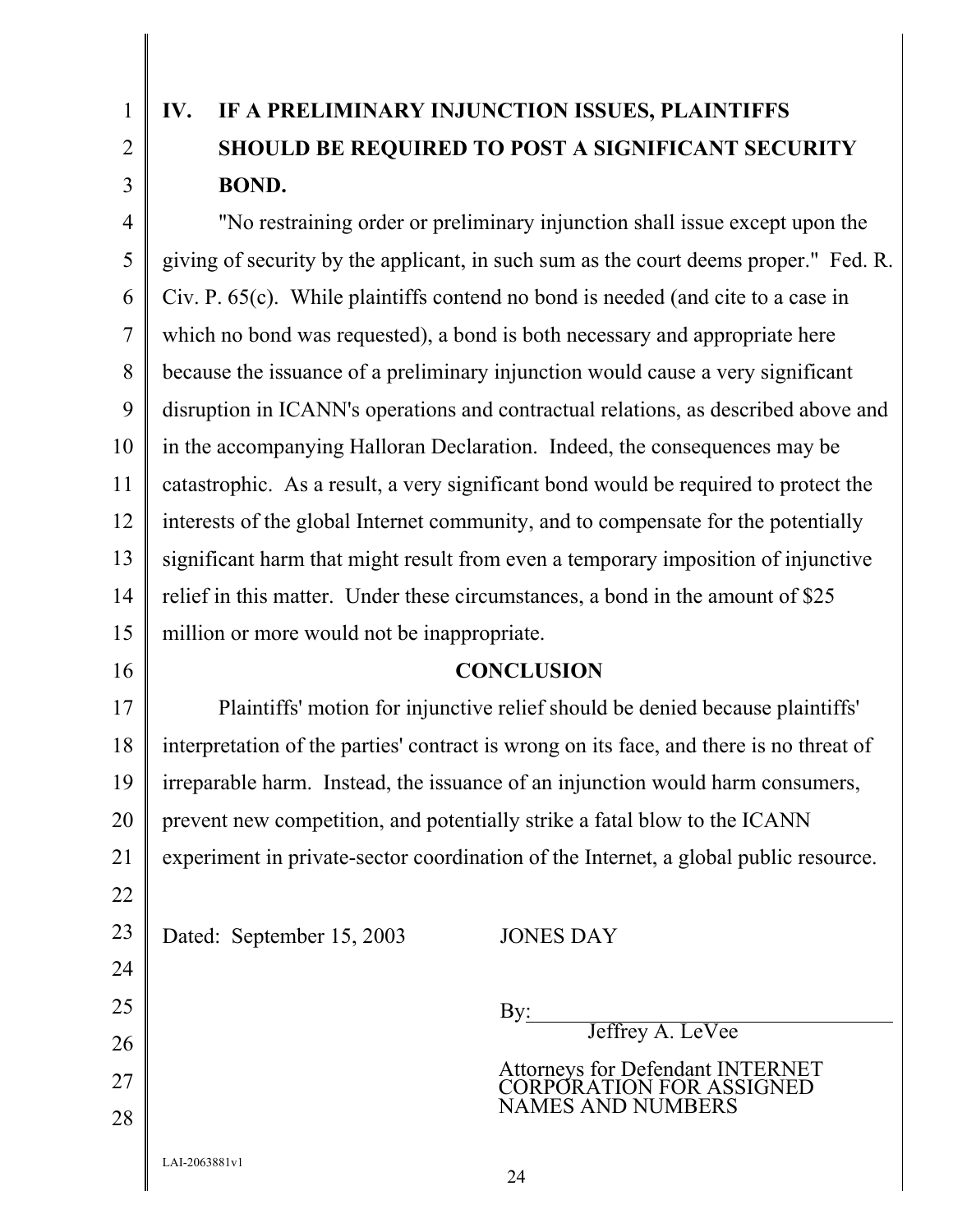| 1              | <b>TABLE OF CONTENTS</b>                                                                                                                                                                 |      |
|----------------|------------------------------------------------------------------------------------------------------------------------------------------------------------------------------------------|------|
| $\overline{2}$ |                                                                                                                                                                                          | Page |
| 3              |                                                                                                                                                                                          |      |
| 4              |                                                                                                                                                                                          |      |
| 5              |                                                                                                                                                                                          |      |
|                |                                                                                                                                                                                          |      |
| 6              |                                                                                                                                                                                          |      |
| 7              |                                                                                                                                                                                          |      |
| 8<br>9         | <b>ICANN Has Not Breached Its Registrar Accreditation Agreements</b><br>$\mathbf{I}$ .                                                                                                   |      |
| 10             | Section 4 of the Registrar Accreditation Agreement Does Not<br>Require A "Consensus-Driven" Process for Adoption of the<br>A.                                                            | 12   |
| 11<br>12       | ICANN's Actions Have Been Consistent with Subsection 2.3 of<br><b>B</b> .                                                                                                                |      |
| 13             | The Hardship Plaintiffs Claim From Potential WLS Competition is<br>Not Irreparable and is Outweighed By the Potential Harm To ICANN 16<br>II.                                            |      |
| 14             | A.                                                                                                                                                                                       |      |
| 15<br>16       | Requiring ICANN To Obtain Consensus Before it Affects<br>Domain Name Allocation Is Contrary to ICANN's Mission and<br>Inconsistent With Its Ability to Function Effectively<br><b>B.</b> | 19   |
| 17             | III.                                                                                                                                                                                     | 21   |
| 18             | IV.                                                                                                                                                                                      |      |
| 19             |                                                                                                                                                                                          | 24   |
| 20             |                                                                                                                                                                                          |      |
| 21             |                                                                                                                                                                                          |      |
| 22             |                                                                                                                                                                                          |      |
| 23             |                                                                                                                                                                                          |      |
| 24             |                                                                                                                                                                                          |      |
| 25             |                                                                                                                                                                                          |      |
| 26             |                                                                                                                                                                                          |      |
| 27             |                                                                                                                                                                                          |      |
| 28             |                                                                                                                                                                                          |      |
|                | LAI-2063881v1<br>$\mathbf{i}$                                                                                                                                                            |      |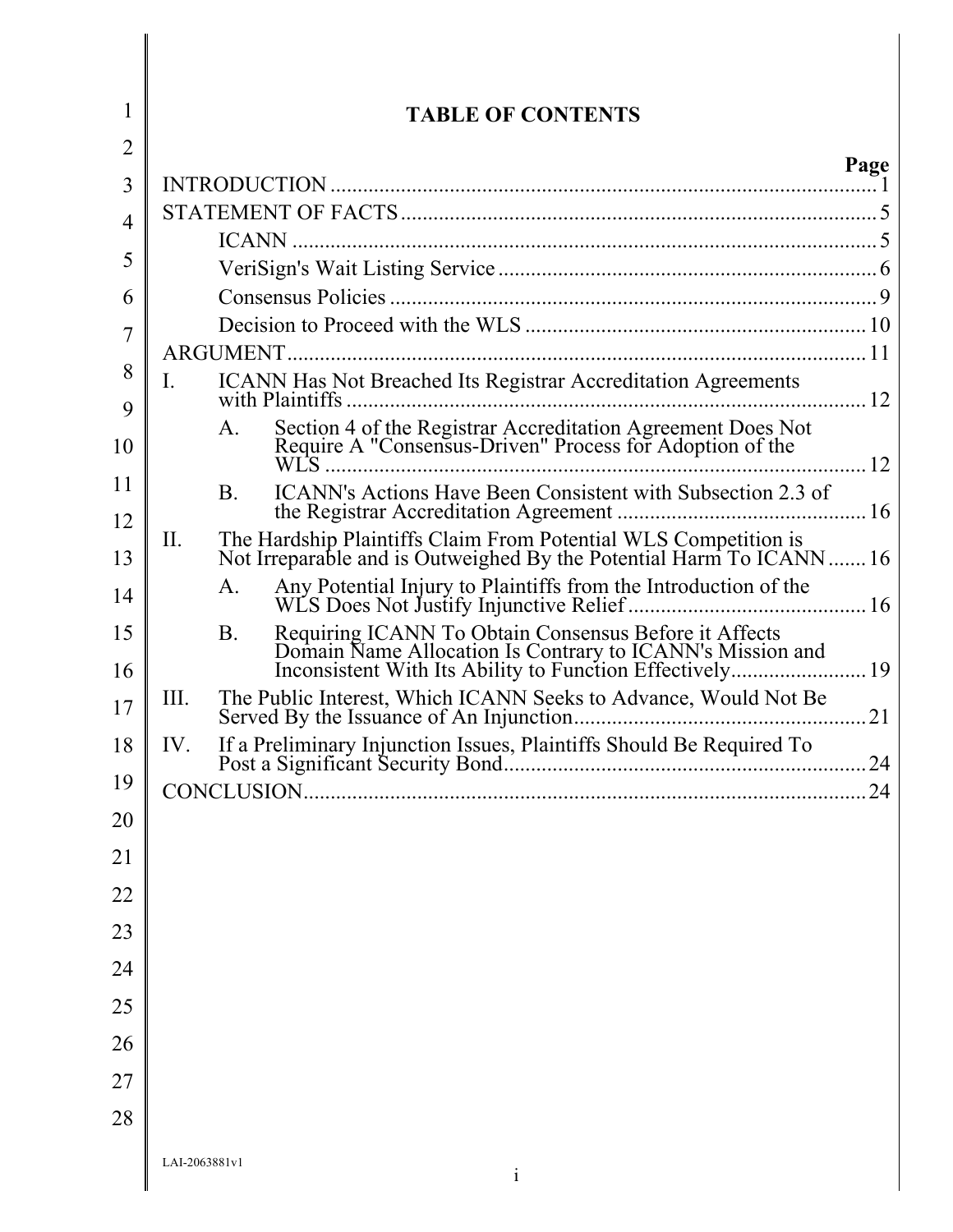| 1              | <b>TABLE OF AUTHORITIES</b>                                          |
|----------------|----------------------------------------------------------------------|
| $\overline{2}$ | Page                                                                 |
| 3              | <b>CASES</b>                                                         |
| $\overline{4}$ |                                                                      |
| 5<br>6         | Associated Gen. Contractors, Inc. v. Coalition for Econ. Equity,     |
| 7              | Beacon Theaters, Inc. v. Westover,                                   |
| 8              |                                                                      |
| 9              | Caribbean Marine Serv. Co., v. Baldridge,                            |
| 10<br>11       | Fidelity & Deposit Co. v. Curtis Day and Co.,                        |
| 12             |                                                                      |
| 13             |                                                                      |
| 14<br>15       | L.A. Memorial Coliseum Comm. v. National Football League,            |
| 16             | Miller For And On Behalf Of N.L.R.B. v. Cal, Pac. Med. Ctr.,         |
| 17<br>18       | 23                                                                   |
|                | 19 $\Box$ Oakland Tribune, Inc. v. Chronicle Publ'g Co.,             |
| 20<br>21       | Regents of the Univ. of Cal. v. Am. Broad. Co., Inc.,                |
| 22             | Rent-A-Center, Inc. v. Canyon Television and Appliance Rental, Inc., |
| 23             | Sammartano v. First Jud. Dist. Ct.,                                  |
| 24             |                                                                      |
| 25             | Sampson v. Murray,                                                   |
| 26<br>27       | Stanley v. Univ. of So. Cal.,                                        |
| 28             |                                                                      |
|                | LAL-2063881v1                                                        |

LAI-2063881v1 ii

 $\parallel$